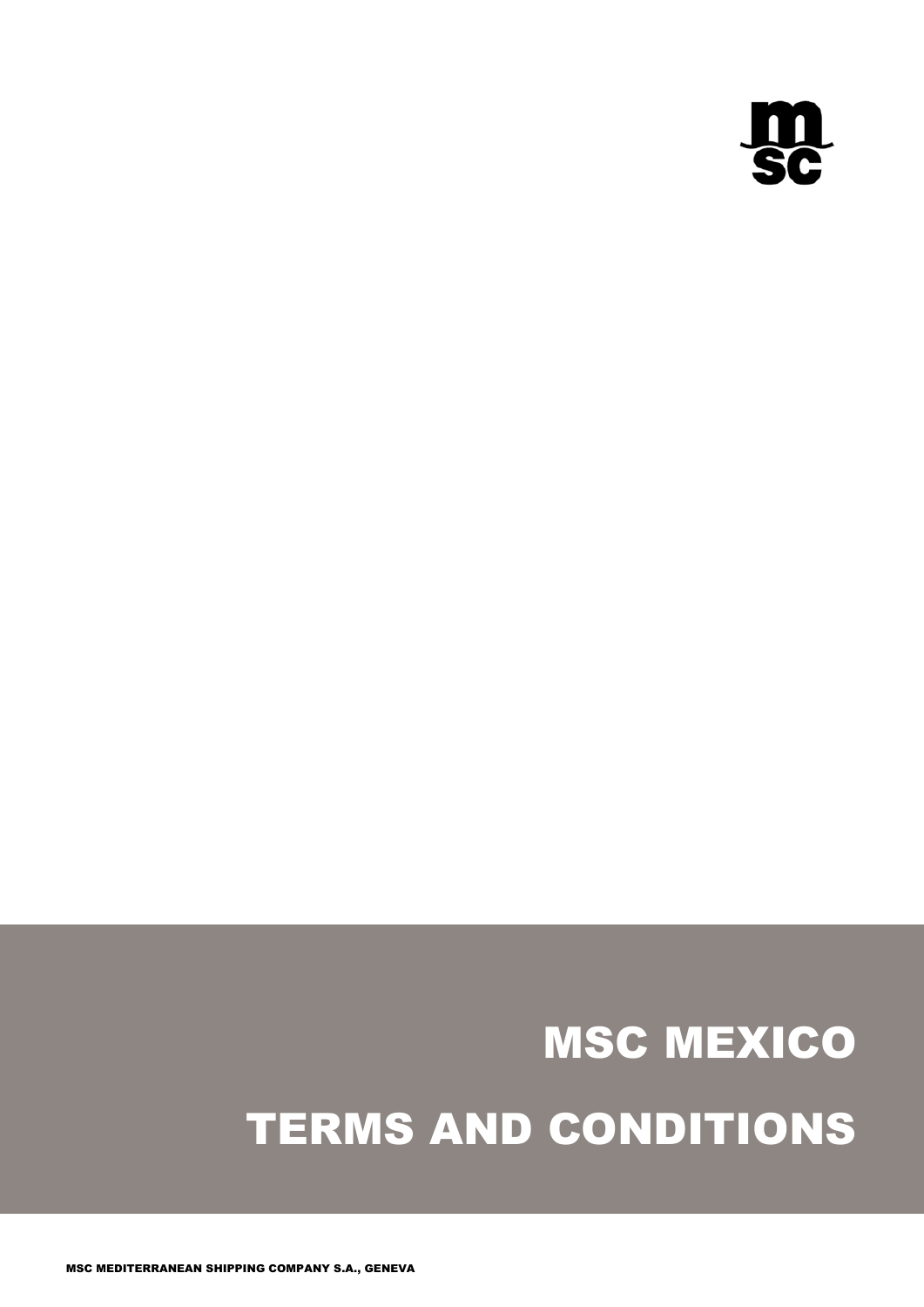## **Table of Contents**

| $\mathbf{1}$ . |                                                                                                |
|----------------|------------------------------------------------------------------------------------------------|
| 2.             |                                                                                                |
| 3.             |                                                                                                |
| 4.             |                                                                                                |
| 5.             |                                                                                                |
| 6.             |                                                                                                |
| 7.             |                                                                                                |
| 8.             |                                                                                                |
| 9.             |                                                                                                |
| 10.            |                                                                                                |
| 11.            |                                                                                                |
| 12.            |                                                                                                |
| 13.            |                                                                                                |
| 14.            | INLAND FORWARDING SERVICES PROVIDED OUTSIDE THE SCOPE OF MSC'S BILL OF LADING OR SEAWAYBILL 18 |
| 15.            |                                                                                                |
| 16.            |                                                                                                |
| 17.            |                                                                                                |
| 18.            |                                                                                                |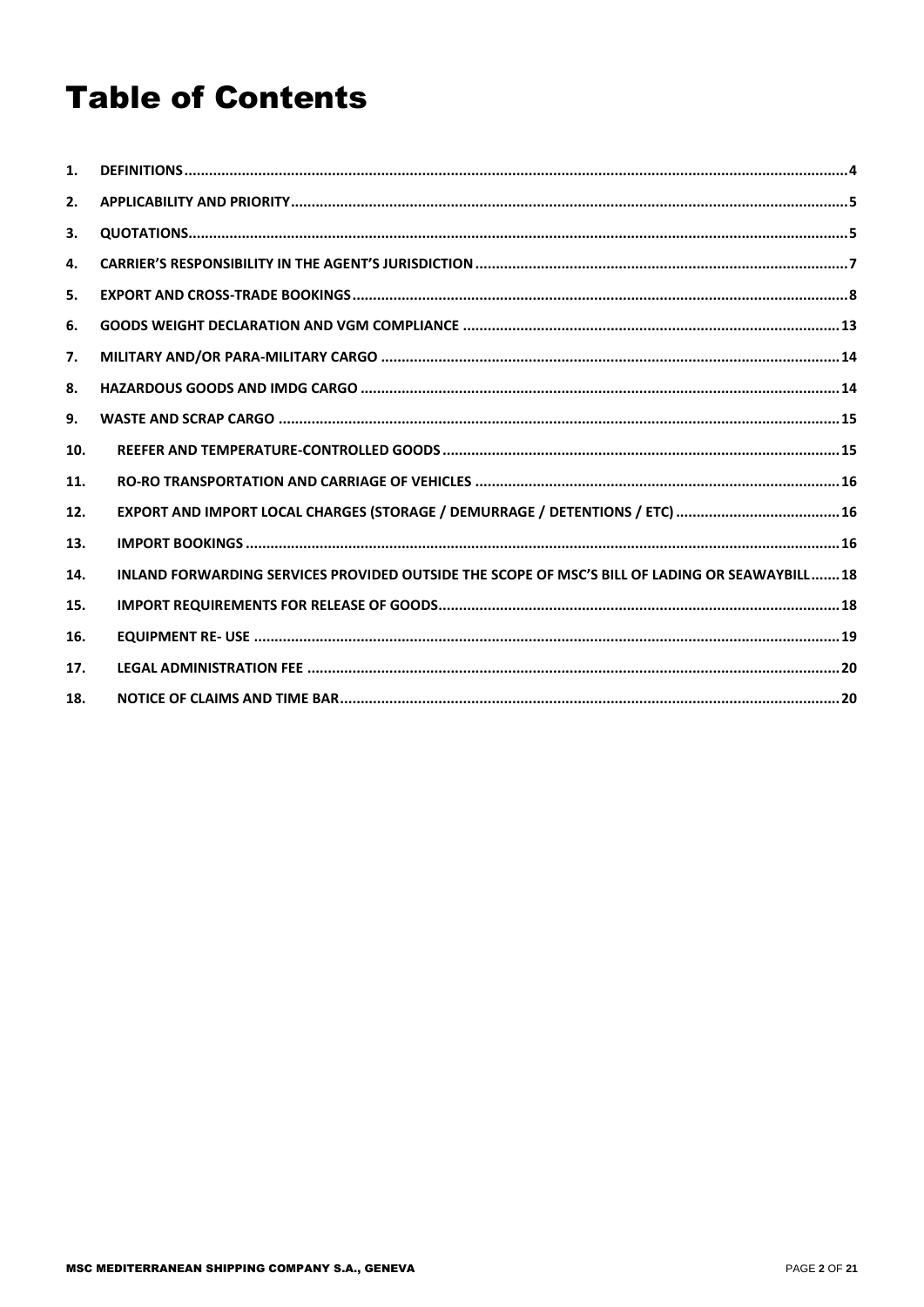MSC MEXICO MEANS MSC MEXICO S.A. DE C.V., BENJAMÍN FRANKLIN 216, COL. ESCANDÓN, 11800 D.F., MÉXICO CITY, MEXICO, INCLUDING ALL ITS BRANCH OFFICES IN MEXICO.

THIS AGREEMENT IS REFERRED TO AS THE "AGENCY T&Cs" AND MSC MEXICO IS REFERRED TO AS THE "AGENT".

THE AGENT ALWAYS ACTS, ON BEHALF OF AND IN THE NAME OF MSC MEDITERRANEAN SHIPPING COMPANY S.A. (THE "CARRIER") UNLESS EXPRESSLY INDICATED OTHERWISE.

THE AGENCY T&Cs ARE APPLICABLE TO ALL DEALINGS BETWEEN THE AGENT AND ANY COUNTERPARTIES. THIS INCLUDES, BUT IS NOT LIMITED TO, ANY CONTRACTS OF CARRIAGE ENTERED INTO AND ANY SERVICES PROVIDED BY OR ON BEHALF OF THE CARRIER.

THE AGENCY T&Cs INCORPORATE ALL THE TERMS AND CONDITIONS IN THE CARRIER'S SEA WAYBILL AS PUBLISHED ON THE CARRIER'S WEBSITE AT THE TIME A CONTRACT IS FORMED (THE "CARRIER'S SEA WAYBILL").

IN RELATION TO ANY CONTRACTS OF CARRIAGE ARRANGED BY THE AGENT, THESE WILL BE SUBJECT TO:

- 1. THE CARRIER'S SEA WAYBILL, SAVE THAT IF A BILL OF LADING IS ACTUALLY ISSUED BY THE CARRIER, THEN ALL THE TERMS AND CONDITIONS IN THE "CARRIER'S BILL OF LADING" SHALL APPLY INSTEAD OF THE CARRIER'S SEA WAYBILL; AND
- 2. THE AGENCY T&Cs AT THE PORTS OF LOAD, CALL, TRANSSHIPMENT AND DISCHARGE BUT ONLY TO THE EXTENT THAT THE ISSUE IN DISPUTE RELATES TO MATTERS THAT HAVE OCCURRED AT SUCH PORTS AND THERE ARE SPECIFIC PROVISIONS IN THE LOCAL AGENCY TERMS DEALING WITH THE ISSUES THAT HAVE ARISEN. THESE AGENCY T&CS ARE AVAILABLE AT [WWW.MSC.COM;](http://www.msc.com/) AND
- 3. THE TERMS OF THE BOOKING NOTES AND BOOKING CONFIRMATIONS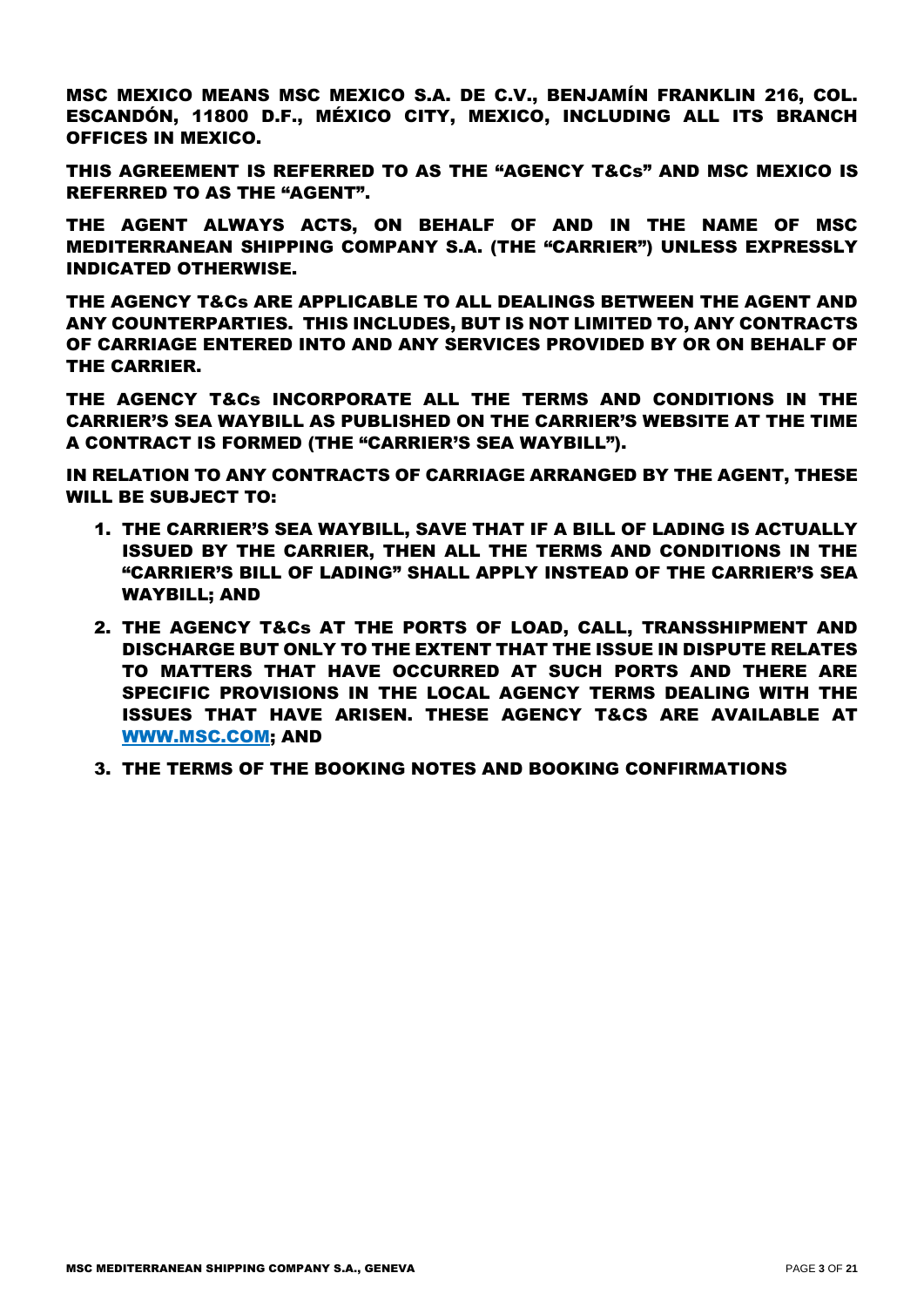# <span id="page-3-0"></span>1. DEFINITIONS

- 1.1 Carrier or MSC: means MSC MEDITERRANEAN SHIPPING COMPANY S.A., 12-14 Chemin Rieu, 1208 Geneva – Switzerland.
- 1.2 Combined Transport: arises if the Carrier has indicated a Place of Receipt and/or a Place of Delivery on the sea waybill / bill of lading front in the relevant spaces. Combined Transport consists of a Port-to-Port carriage and Inland Transport.
- 1.3 Container: includes any container, trailer, transportable tank, flat or pallet, or any similar article used to consolidate Goods and any connected or accessory equipment.
- 1.4 Cut-off date/time: means latest time at which specific information or documents must be sent to MSC or its agent by the Merchant or when the Goods must be delivered at the port of loading.
- 1.5 Freight: includes the freight and all charges, costs and expenses whatsoever payable to the Carrier in accordance with the applicable Tariff and the sea waybill / bill of lading, including storage, per diem and demurrage.
- 1.6 Goods: includes the whole or any part of the cargo, including any packing or packaging materials and Merchant owned or leased Containers.
- 1.7 Hague Rules: means the provisions of the International Convention for the Unification of Certain Rules relating to Bills of Lading signed at Brussels on 25 August 1924 with the express exclusion of Article 9.
- 1.8 Hague–Visby Rules: means the provisions of The Hague Rules 1924 as Amended by the Protocol adopted at Brussels on 23 February 1968, and 21st December 1979 (SDR Protocol) where applicable. Notwithstanding anything to the contrary herein it is expressly agreed that nothing herein shall contractually apply the Hague-Visby Rules to the contract of carriage and they shall apply only when compulsorily applicable by the law governing the contract of carriage.
- 1.9 IMDG Cargo: means any classified cargo under the International Maritime Dangerous Goods Code and its amendments.
- 1.10 Inland Transport: means carriage during Combined Transport other than between the port of loading and the port of discharge.
- 1.11 Merchant: includes the booking party, shipper, consignee, holder of a bill of lading, the receiver of the Goods and any Person owning, entitled to or claiming possession of the Goods or the corresponding Bill of Lading or anyone acting on behalf of this Person and every person defined as Merchant is jointly and severally liable towards the Carrier for all the various undertakings, responsibilities and liabilities of the Merchant under or in connection with the contract of carriage.
- 1.12 Person: includes an individual, corporation, company or any other legal entity.
- 1.13 Place of Delivery: means the place at which the Carrier has contracted to deliver the Goods, when such place is other than the port of discharge.
- 1.14 Place of Receipt: means the place at which the Carrier has contracted to receive the Goods, when such place is other than the port of loading.
- 1.15 Port-to-Port carriage: means carriage between the port of loading and the port of discharge.
- 1.16 Subcontractor: includes but is not limited to the owners, charterers and operators of the Vessel(s) other than the Carrier, as well as stevedores, terminals and groupage operators, road and rail transport operators, warehousemen and any independent contractors employed by the Carrier performing the carriage, and any direct or indirect Subcontractors, servants and agents thereof, whether in direct contractual privity or not.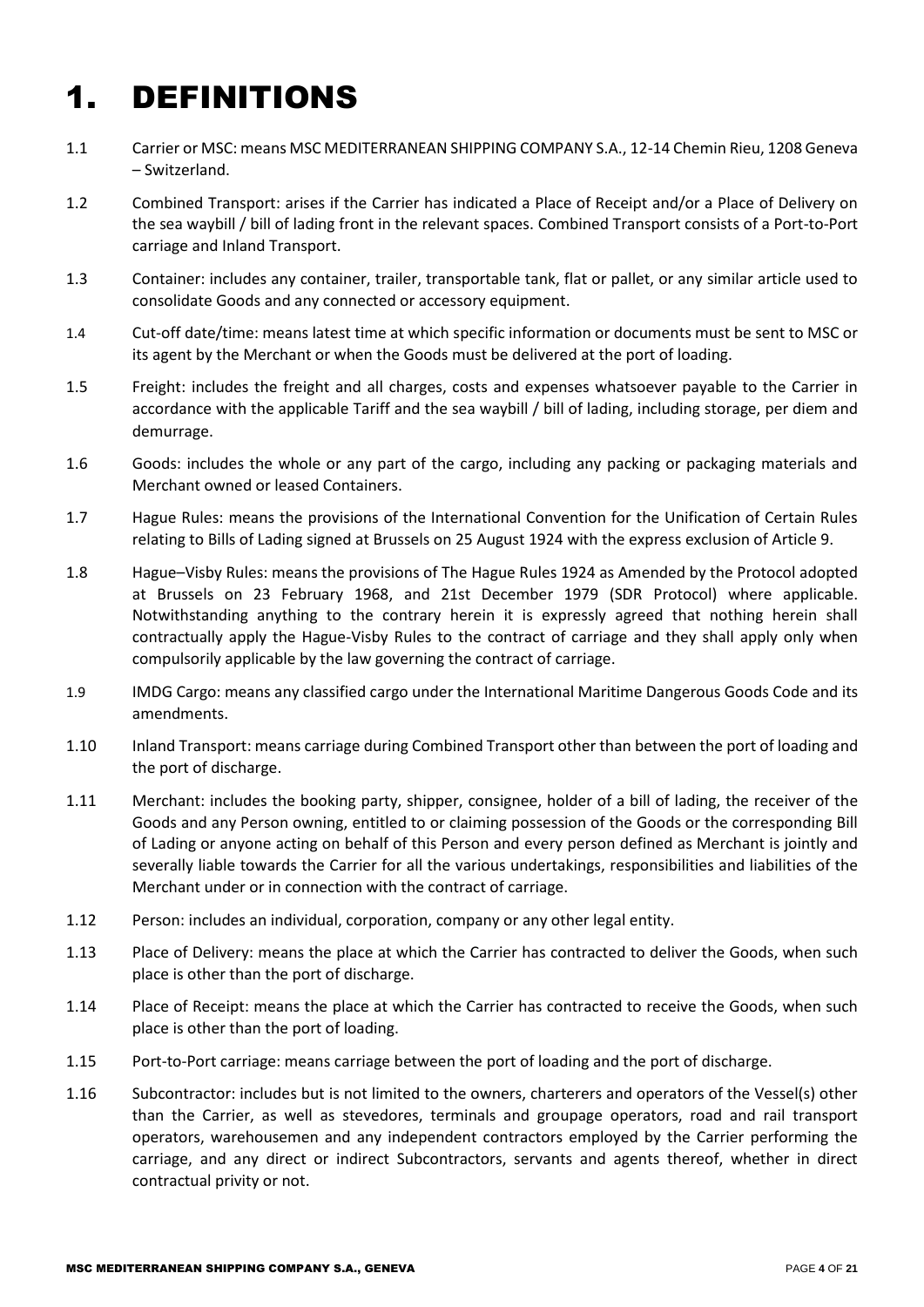1.17 Vessel: includes the vessel named herein or any substituted vessel, feeder vessel, lighter or other watercraft utilized by the Carrier for carriage by sea.

## <span id="page-4-0"></span>2. APPLICABILITY AND PRIORITY

2.1 In case of any inconsistency or conflict between the **3** sets of terms referred to at the start of this document, the order of priority will be as follows and the terms that rank higher shall prevail over the lower terms to the extent of such inconsistency or conflict but no further.

1st - the Carrier's sea waybill or Carrier's bill of lading terms and conditions.

2<sup>nd</sup> – the Agency T&Cs.

3rd – the terms of the booking notes and booking confirmations.

- 2.2 Orders and instructions of the Merchant and movements of Containers and/or Goods by the Merchant shall be considered as its acknowledgement and acceptance of the Agency T&Cs.
- 2.3 Any terms and conditions of the Merchant will not be applicable. Without prejudice to this, if any such terms were arguably incorporated into the agreement between the Carrier and the Merchant, then they would be superseded and replaced in their entirety by the Carrier's sea waybill and/or the Carrier's bill of lading terms and conditions and/or the Agency T&Cs. The only way for the conditions of the Merchant to apply would be if this was expressly agreed in writing by senior management of the Agent and the agreement must contain an express reference to this clause 2.3.

## <span id="page-4-1"></span>3. QUOTATIONS

- 3.1 The Agent acts as agent for and on behalf of MSC only. All quotations made by the Agent are on behalf of and only on behalf of the Carrier.
- 3.2 Any quotation will become null and void unless the Merchant has placed the booking in writing within 30 days after receipt of the quotation. At any time during this period MSC or the Agent may, in its sole discretion, withdraw or amend the quotation. In any event, quotations made by MSC or its agents are not binding, even if accepted by the Merchant, until MSC or the Agent has transmitted a booking confirmation in writing to the Merchant, and MSC is under no obligation whatsoever to do this.
- 3.3 Quoted times and dates for the movements of Containers and Goods are always subject to equipment availability and space availability on board Vessel(s). MSC does not make any commitment regarding availability of Containers and/or space of any Vessel. Advertised transit times, sailing and arrival dates are estimated times only; and such schedules may be advanced, delayed or cancelled without notice. In no event shall the Carrier be liable for damages or for any delay in scheduled departures or arrivals of any Vessel or other conveyances used to transport the Goods by sea or otherwise even if caused by negligence on the part of the Carrier.
- 3.4 All Freight and charges agreed between the Carrier and the Merchant are based on the Carrier's estimate of the expenses that will be incurred at the time the Goods are shipped. Such assessment will be made by the Carrier on reasonable grounds and in good faith. Any additional expenses incurred by the Carrier (such as, but not limited to, an increase in war risk insurance or charges due to congestion) before, during or after the carriage of the Containers and Goods may at any time be charged by the Carrier to the Merchant. The Freight and charges can never be lower, even if the actual expenses prove to be less than the Carrier's estimate.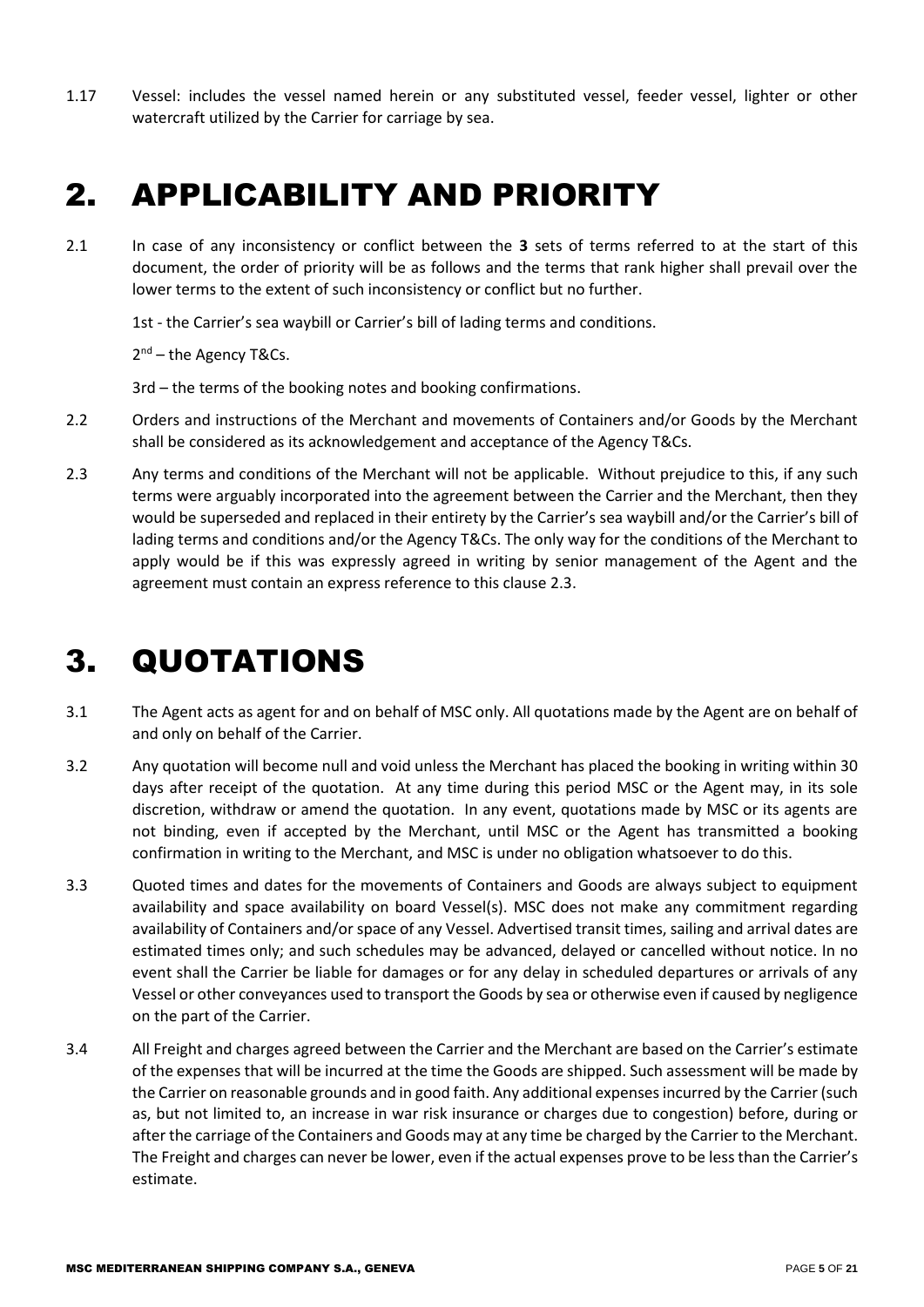- 3.5 Agreements regarding specific named account, commodity or Goods' weight shall only apply to shipments pertaining to these specific named account, commodity, and Goods' weight. In the event the Carrier discovers that there has been a breach of this provision, the Carrier will be entitled to charge to the Merchant the difference between the price that the Merchant paid and the price the Merchant should have paid. In addition, the Carrier will be entitled to charge an administration fee of USD 250.00 per booking.
- 3.6 Alterations caused by the Merchant, for instance release of Goods to alternative third parties, issuance of switch bills of lading, etc., are not included in MSC or its agents' quotations. MSC reserves its right to charge a fee against these requested changes as per the locally applicable tariff.
- 3.7 Unless stated otherwise and expressly confirmed in writing by the Carrier, each quotation issued by the Carrier is based on the following assumptions:
	- That the Goods will be harmless Goods. In the event that the Goods consisted of hazardous Goods and/or IMDG Cargo, this would have to be made clear by the Merchant before the booking confirmation was issued and in any event, the carriage of such Goods would always be subject to the Carrier and Master's final approval (in their sole discretion) at the time of loading and in the event that the Carrier and/or Master refuses to carry the Goods then the Carrier would be under no liability whatsoever for any costs incurred by the Merchant in bringing the Goods to the port or removing them.
	- That the Goods will comply with all trade sanctions and/or import/export laws applicable to the Merchant, the Carrier and the Goods including but not limited to Swiss and EU regulations, and, when applicable, US regulations (collectively referred to as "Global Sanctions"). In case of any failure by the Merchant to comply with Global Sanctions, the Merchant shall indemnify, defend and hold the Carrier, its servants and agents harmless from any and all claims, demands, costs, losses, expenses, and liabilities (including attorney's fees and costs). The Merchant is strictly liable to indemnify the Carrier for all costs, losses, damages and consequences whatsoever arising out of any failure by the Merchant to comply with Global Sanctions. The Carrier reserves its right to ensure compliance with Global Sanctions. The Carrier may, at its sole discretion, cancel any booking, refuse loading or discharge or otherwise take any action needed to ensure compliance with sanctions, all such actions to be carried out at the Merchant's costs, risks, and expense.
	- That the Goods may be shipped and stowed on deck or under deck.
	- That the Goods will be in gauge Goods. Any out of gauge Goods must be brought to the attention of the MSC Agent and the MSC Agent will then quote for the Goods accordingly.
	- That the value of the Goods per Container does not exceed the sum of USD 200'000.00 (United States Dollars Two Hundred Thousand), hereafter the "Maximum Limit". In the event that the value of the Goods exceeds the Maximum Limit and the Merchant fails to notify the Carrier in writing prior to the booking party's acceptance of the quotation, the Goods will be deemed to be a non-ordinary commercial shipment made in the ordinary course of trade for the purpose of the Hague/Hague-Visby Rules and the Carrier's liability shall be limited to Maximum Limit or the limitation as provided for in the contract of carriage, whichever is the lesser.
- 3.8 In the event that the booking party wishes to ship Goods that consists of personal effects, exhibition goods and/or used cars, then the booking party must make this clear in writing when it contacts the Carrier and asks the Carrier to quote for the business and a reference to such goods must appear in the booking confirmation issued by the Carrier.
- 3.9 In the event that the final booking requested by the booking party does not conform with the assumptions set out in clause 3.7 and/or the booking party is in breach of clause 3.8, MSC reserves its right to provide a new quotation. Regardless of whether a new quotation is provided or not, the following shall apply: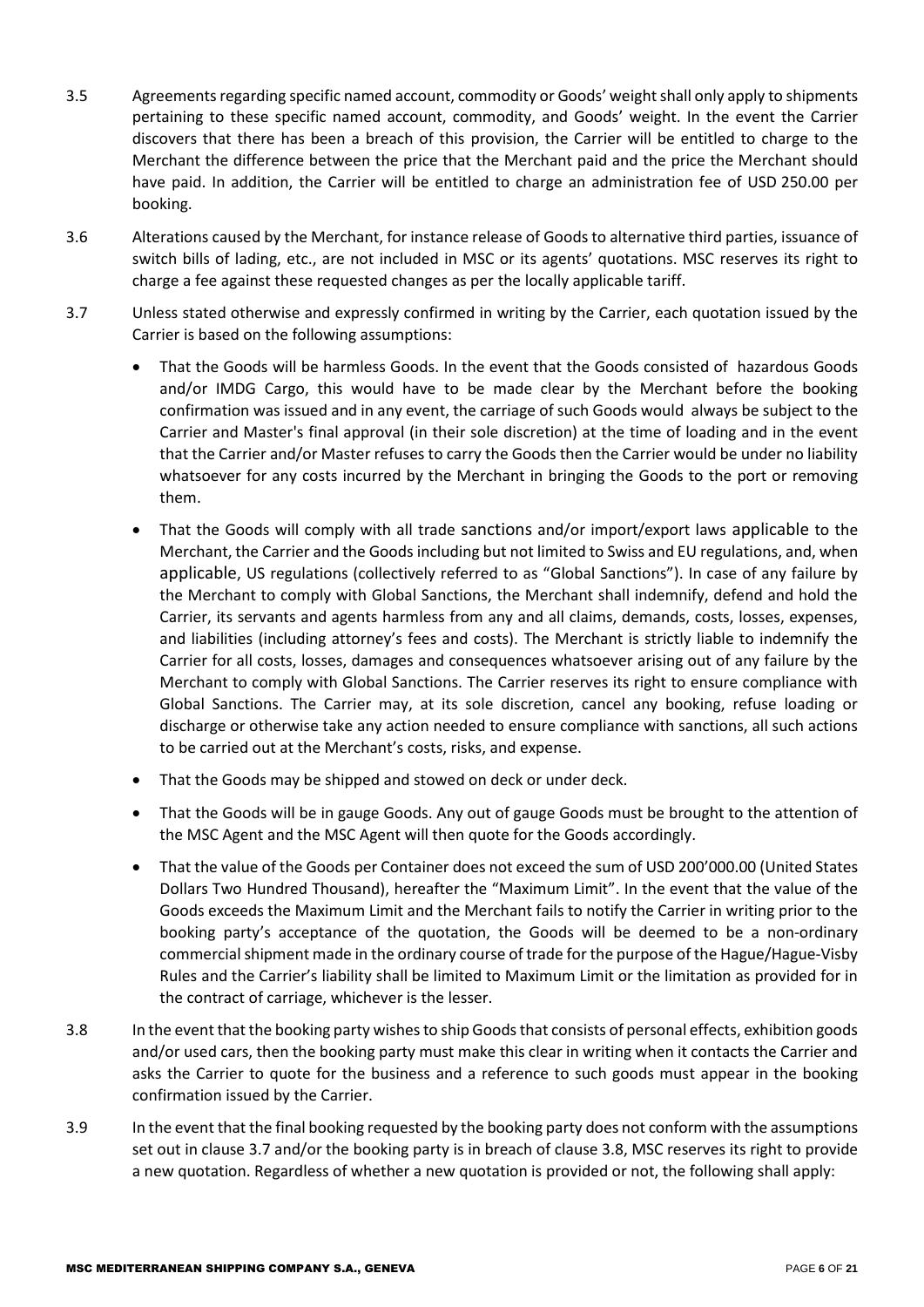- Cargo mis-description fee The Merchant is liable for all resulting increased charges, costs, expenses, losses and damages whatsoever if the description of the Goods provided at the time of booking or as amended thereafter is inaccurate, unless the inaccuracy is a result of an error or omission on the part of the Carrier, its servants or agents. Failure by the Merchant to describe the Goods in a truthful, accurate and sufficiently detailed way to MSC in compliance with the Agency T&Cs or any applicable law or regulation, whether intentional or otherwise, will result in the application of a mis-description fee of USD 5'000.00 (five thousand US Dollars). It is further expressly agreed and accepted that such charge is in addition to any and all claims available to the Carrier under the terms and conditions of carriage.
- High value commodity mis-declaration fee Any Goods with a commercial value exceeding the Maximum Limit must be brought to MSC's attention or its agents at the time of booking. Failure by the Merchant to inform MSC will result in the application of a high value commodity mis-declaration fee of USD 25'000.00 (twenty-five thousand US Dollars). The Merchant expressly agrees that such information communicated to MSC, whether made at or after the time of booking, shall not be considered as a declaration of value and the documentation so issued will not be deemed ad valorem, unless this has been agreed by MSC in writing and the corresponding ad valorem surcharge paid by the Merchant before the Goods arrive at the port of loading. Furthermore, in the event that the Carrier has issued a bill of lading in respect of the Goods, the bill of lading shall be void ab initio and it shall be replaced by a sea waybill. The Merchant hereby accepts and agrees that but for the misdeclaration and/or failure to declare the value of the Goods, the Carrier would not have agreed to issue a bill of lading.
- 3.10 Any situation generating damage or risk of damage to the Goods, Container, crew, Vessel and/or any third parties' property by reason of the carried Goods not being properly stacked, lashed, packed or braced, or due to any other breach by the Merchant of its obligations under the terms of the contract of carriage, will give rise to a Legal Administration Fee (**LAF**) as per clause 17. The LAF will be charged to and will have to be paid by the Merchant in addition to the costs and expenses incurred by the Carrier or its agents to remedy the situation.
- 3.11 In case of cancellation of the placed booking, a Booking Cancellation Fee (**BCF**) will be applied and charged to the Merchant unless a written notification of the cancellation is received by the Agent at least 10 (ten) days prior to the Vessel's pro-forma sailing as per schedule. The applicable BCF is available from the Agent upon request.
- 3.12 In addition to the BCF, the Carrier may charge one-third of the estimated total Freight for the shipment in case of cancellation of the booking before receipt of the Goods by the Carrier.
- 3.13 In case of cancellation of the booking after receipt of the Goods by the Carrier, all the Freight is deemed earned and due (see clause 16.2 of the Carrier' sea waybill / Carrier's bill of lading).

## <span id="page-6-0"></span>4. CARRIER'S RESPONSIBILITY IN THE AGENT'S JURISDICTION

- 4.1 The Merchant acknowledges and agrees that pursuant to clause 10.3 of the Carrier's sea waybill / Carrier's bill of lading all contracts are subject to English law and the exclusive jurisdiction of the High Court in London, save as otherwise stipulated in clause 10.3 of the said documents.
- 4.2 Should a court or a tribunal seized of any dispute in relation to the contract of carriage assumes jurisdiction, then in addition to the Carrier's sea waybill / Carrier's bill of lading and to these Agency T&Cs, the following clauses shall also apply: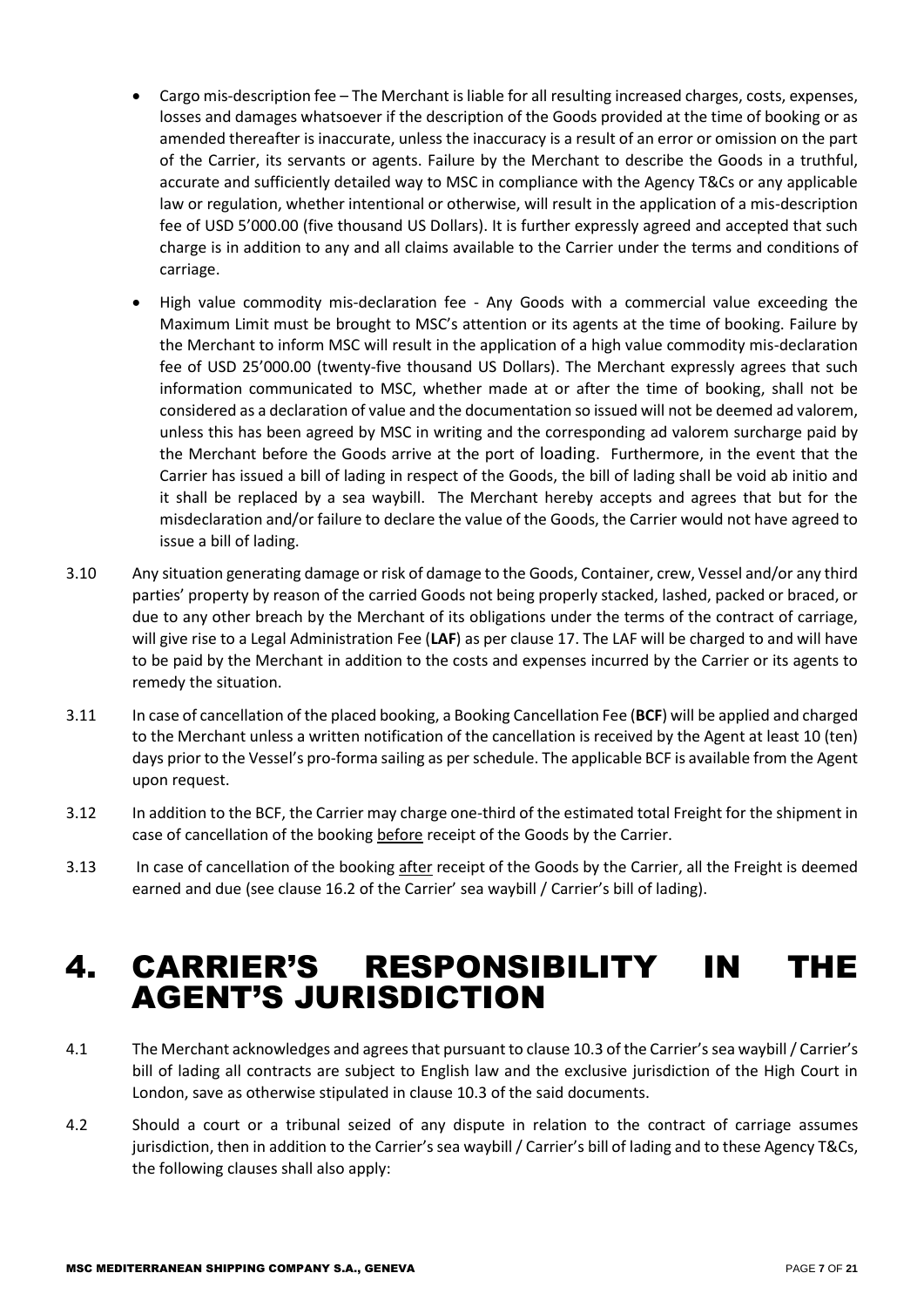- The Carrier shall not be responsible for any fault of his servants or the Vessel's crew if damage has occurred as a result of fire or explosion on board, or as a result of any act, neglect or default in the navigation or in the management of the Vessel.
- The same shall apply in relation to any act, neglect or default of a pilot or any other independent person involved in the navigation or management of the Vessel.
- 4.3 In the case of any dispute relating to Freight or other sums whatsoever due from the Merchant to the Carrier, the Carrier may, at its sole option, bring suit against the Merchant in the fora agreed above, or in the countries of the port of loading, port of discharge, Place of Delivery or in any jurisdiction where the Merchant has a place of business.
- 4.4 Without prejudice to the generality of the foregoing provisions, the Carrier and its agents expressly reserve all their rights to rely on every exemption, limitation, condition and liberty, defense, and immunity of whatsoever nature which the Carrier, its agents, servants and Subcontractors are entitled to.

## <span id="page-7-0"></span>5. EXPORT AND CROSS-TRADE BOOKINGS

5.1 The Agent's booking confirmation as sent in writing by the Agent to the Merchant formalizes the contract of carriage concluded between the Merchant and MSC, as a consequence of which all parties that fall within the definition of Merchant as defined in clause 1.11 become jointly and severally contractual partners of the Carrier.

Where the Merchant uses a booking agent, the Merchant warrants that the booking agent has the authority to enter into this contract, receive original bills of lading (if applicable) and provide confirming instructions to the Carrier, until the Merchant advises the Carrier otherwise in writing.

5.2 The Merchant is responsible for and shall have to recheck all information provided concerning the description of Goods, hazardous Goods / IMDG Cargo, reefer and out of gauge shipments details as well as for the correctness of weights indicated. The Merchant must inform MSC or its agents immediately in writing in case of any discrepancies or missing details. Any discrepancy or wrong information at the time of receipt of the Goods, especially in respect of the Goods' weight, may lead to substantial risk and costs for the account of the Merchant such as but not limited to the collapse of Container stacks, and it might result in the Goods not being shipped or being off-loaded and/or delayed. In particular, discrepancies may lead to a status change under the applicable quay / terminal tariff and lead to additional costs for the Merchant's account.

For cross-trade bookings, any instructions given to MSC or its agents by the booking party cancelling, suspending or modifying the booking before issuance of the bill of lading (if applicable) or sea waybill must be confirmed in writing by the shipper.

5.3 The booking party, the shipper and their servants, agents and subcontractors are jointly responsible for checking that the empty Container collected at the depot is used for the Goods/shipment booked with MSC or its agents for this specific Container. Neither MSC nor its agents shall be responsible for any costs arising out of swapping of Containers and/or Goods, including but not limited to repatriation, additional on-carriage costs, taxes or charges, whether the mistake happened during the empty pick-up, during stuffing or otherwise.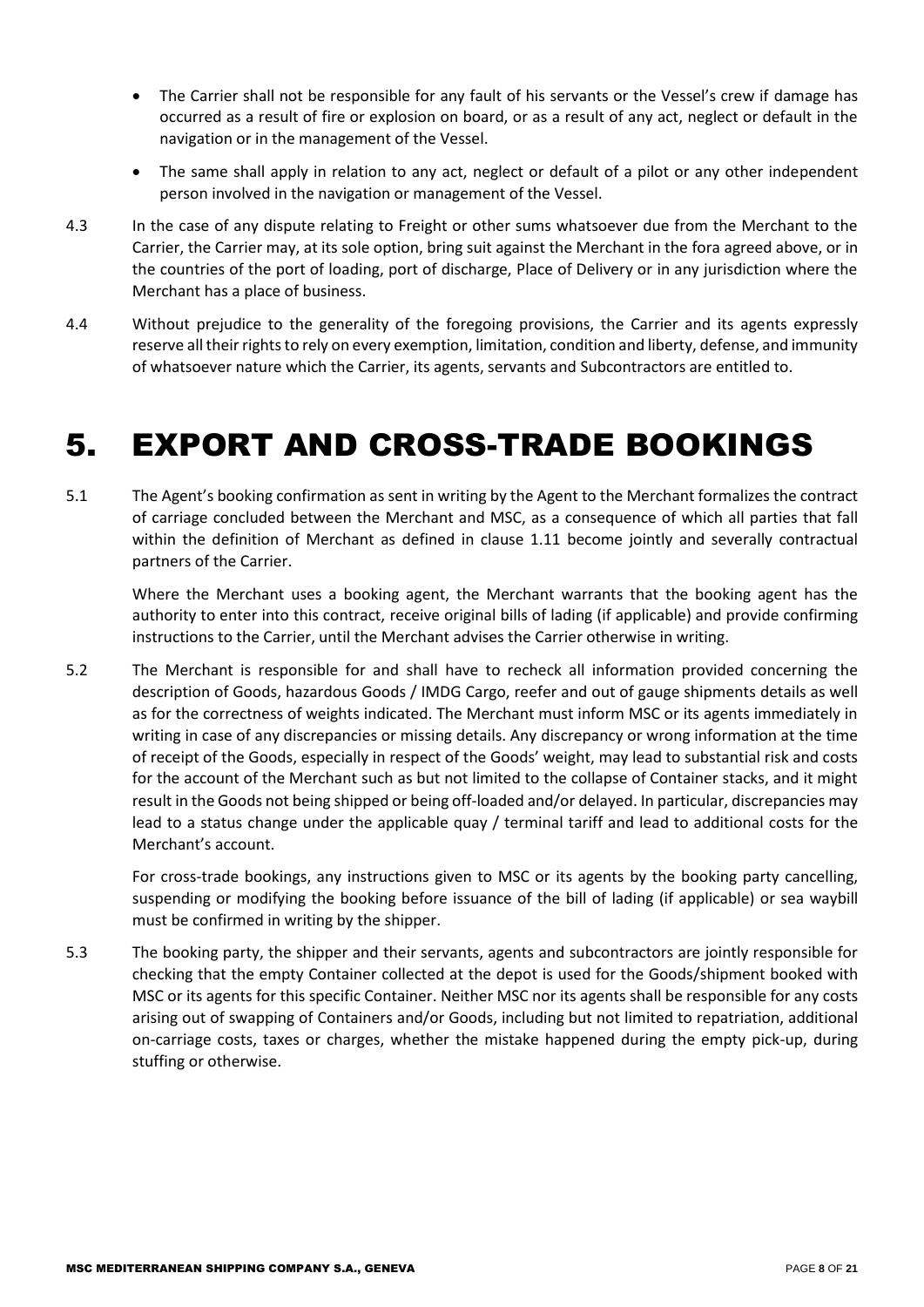- 5.4 In case of Merchant's haulage, the Merchant is responsible for inspecting the empty Container for its suitability to carry the specific shipment booked at the time of empty pick up from the depot/terminal either directly or via its subcontractor. Any later refusal of a Container will cause additional costs for the account of the Merchant and neither MSC nor its agents shall be held liable for the costs of changing/replacing a Container accepted during empty positioning unless the defect affecting the Container was not detectable during a reasonably careful inspection; in which case the costs of the Container changing shall be shared equally. Notwithstanding the generality of the above, a light-test (visual verification of any light entry from within the Container with closed doors) is compulsory prior to each empty Container's acceptance and no liability shall be borne by the Carrier or its agents for costs of exchanging a Container found with holes or cracks at a later stage if this could have been detected by a light test.
- 5.5 Unless stated otherwise and expressly confirmed in writing, the Merchant is obliged to ensure that all Goods are properly lashed and secured and fit to withstand the shipment, and all such steps will be carried out at the Merchant's risk and expense.
- 5.6 It is the Merchant's responsibility to ensure that packaging and packing materials, especially timber, used to secure Goods within the Container comply with all applicable requirements (notably but not only in respect to their fumigation) and their import is permitted in the country of destination. The weight of packaging and packing must be included in the total weight declared for each Container.
- 5.7 It is the Merchant's responsibility to provide fumigation and/or phytosanitary certificates in good time for presentation to authorities as required and the Merchant is responsible for all consequences of failing to do so. The Merchant declares that all used wooden packing materials comply with International Standards for Phytosanitary Measures number 15 (ISPM-15) regulations.
- 5.8 Booking party and the shipper are jointly responsible, before pick-up or latest during stuffing of the Goods, for ensuring that the Containers only display the required IMO placards and labels and that other placards or labels from previous shipment are fully removed. Any costs resulting from a breach of the above will be for the Merchant's account.
- 5.9 The use of dry-van Containers in lieu of reefer or temperature-controlled Containers is entirely in the Merchant's discretion and the Carrier shall have no liability or responsibility whatsoever for thermal or condensation loss or damage to the Goods sustained by reason of this choice and/or natural variations in atmospheric temperatures whether the Container was carried on or under deck. Furthermore, the Carrier is under no obligation to give advice to the Merchant regarding the Merchant's decision in this regard.
- 5.10 For security reasons all Containers for all destinations must be sealed by the Merchant or their representatives directly after stuffing with a high security bolt seal or equivalent, compliant with the latest ISO regulations at the time of shipment or with equivalent security requirements. Failure to use compliant seals may lead to additional fee as per locally applicable tariff.

Carrier provided seals - The pin and base of any high security seal provided by MSC to the Merchant shall be used together exclusively. The Merchant commits to keep at all time the MSC seal in secured location, to ensure its traceability and in case of loss or mis-appropriation to inform MSC or its agent in writing without undue delay. Further, the Merchant shall hold the Carrier and its agents harmless against all consequences whatsoever of any breach of these obligations. In the event the Merchant requires provision of a replacement seal and the initial seal provided cannot be returned to MSC, MSC may demand that the Merchant issues a letter of indemnity against the potential misuse of the initial seal before MSC will provide a replacement seal.

In the event the Merchant does not use Carrier provided seals, the Merchant shall indemnify the Carrier against any loss, damage, liability or expenses whatsoever and howsoever arising, caused by the Merchant's use of a seal which does not comply with this provision.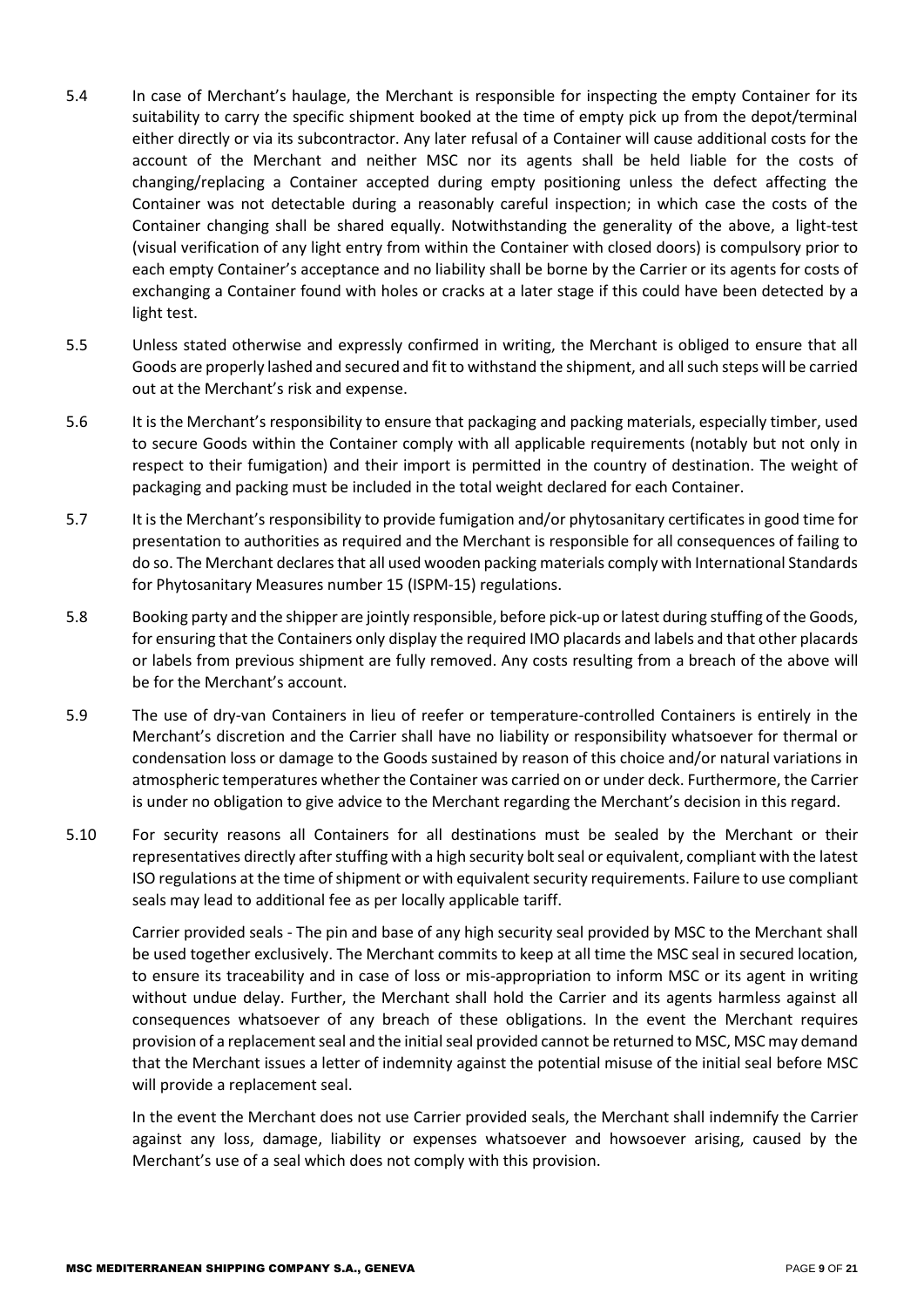All seals must be correctly placed on Containers' doors [\(for a detailed instruction about correct placement](https://www.msc.com/global-document-library/msc-germany/pdf/terms-conditions/sealing-procedure-germany)  [of seals, please see our sealing procedure.\)](https://www.msc.com/global-document-library/msc-germany/pdf/terms-conditions/sealing-procedure-germany).

The shipper shall be responsible for declaring the seal number in the shipping instructions confirmed by the shipper to MSC.

Unsealed and incorrectly sealed Containers may be resealed upon arrival at the terminal at the Merchant's costs and responsibility and may be delayed. Any resulting costs are for account of the Merchant.

Any losses or damages or claims to Goods, Vessel, vehicle or third party or any Person arising or in connection thereof or due to an unsealed, improperly sealed or incorrectly sealed Container shall be for the account of Merchant and the Merchant shall be fully liable for any claims, losses and damages that may arise thereof.

- 5.11 Loading and stowage of Goods is carried out under the sole instructions of the Vessel's Master. All Goods and Containers may be stowed on deck and without notice to the Merchant, at Merchant's risk. Requests for "under deck" stowage are subject to written approval and confirmation by MSC or its agents.
- 5.12 Unless otherwise requested by the Agent at time of booking, all Freight and local charges must be paid in USD only or in EUR for shipments sailing from or to European ports. Requests from the Merchant to pay in another currency must be submitted in writing and is subject to MSC's written approval. Freight is deemed earned on receipt of the Goods by the Carrier. All Freight and local charges must be paid prior to receipt of the Goods by the Carrier, unless the Merchant has been granted in writing more favourable credit terms by MSC or its agents. "Payable elsewhere" or "Collect" freight must be previously approved in writing by MSC or its agents and no release of cargo at destination will be allowed until freight has been paid and received in the relevant Agent's bank accounts. Any bank service charges/ transaction costs are for account of the payer.
- 5.13 Unless expressly agreed otherwise, all invoices are payable immediately and without deduction or rights of retention or of set-off whatsoever.
- 5.14 Shipping instructions must be submitted latest by 4.30 p.m. on a working day, failing which they will be treated as having been received on the next working day. For shipments to countries/areas requiring an Advanced Manifest System (**AMS**)-filing or comparable procedures, special deadlines shall apply. The Merchant is responsible for enquiring about any specific deadline applicable to their shipment. The Merchant shall furnish correct shipping instructions for AMS-filing or comparable procedures. These filling procedures will be finalized on the basis of the shipping instructions and Advance Cargo Declaration (**ACD**). MSC shall not be under any obligation to send a draft of the bill of lading or sea waybill for the confirmation of the Merchant. Any correction requirement will be chargeable and will be made only after receipt of manifest corrector and security manifest amendment fees. The changes may be allowed subject to feasibility of such changes requested at the port of discharge and within the time frame confirmed, upon request of the Merchant, by the MSC Agency at place of booking.
- 5.15 Irrevocable choice of the type of contract of carriage The Merchant is given at the time of booking a shipment the choice between covering the carriage under (1) a bill of lading or (2) a sea waybill (sometimes referred as an "express bill of lading" or "express release bill"). Notwithstanding anything to the contrary in the Carrier's terms and conditions, the Merchant's election to use (1) or (2) shall be deemed irrevocable and the Merchant shall retain no right to ask for the issuance of another type of contract other than the one initially chosen. Notwithstanding the foregoing, in the event that the Merchant does request a different contract of carriage and in the event that the Carrier does agree to this request, then this shall be in Carrier's sole discretion.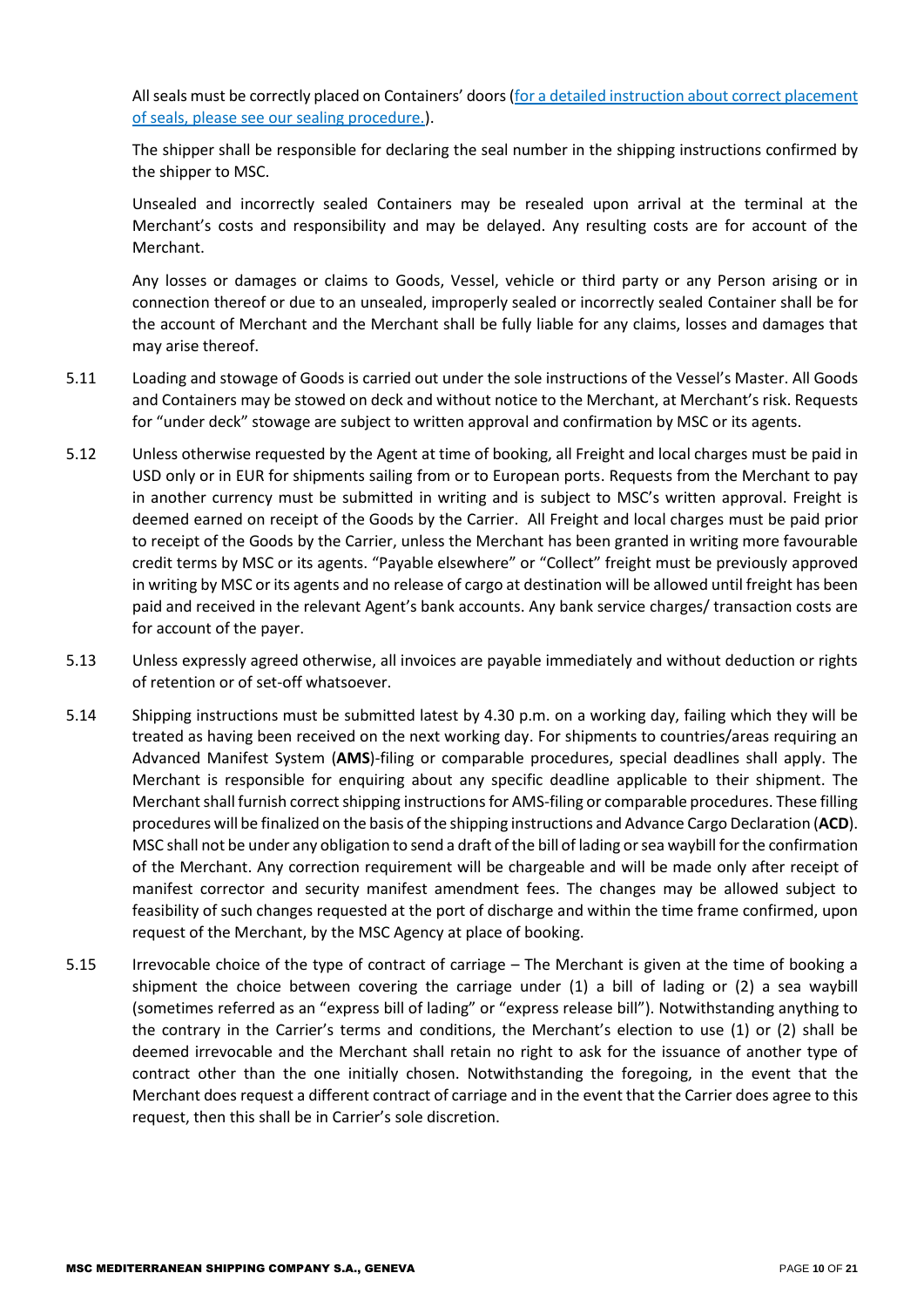- 5.16 In consideration of the Carrier issuing a sea waybill, the booking party and the shipper undertake to ensure that the consignee designated on the sea waybill receives a legible copy of the sea waybill and agrees to abide by the Carrier's sea waybill terms and conditions as freely accessible under [www.msc.com.](http://www.msc.com/) The booking party and the shipper shall inform the consignee that a formal letter of acceptance of the Carrier's sea waybill terms and conditions may be requested from them at destination prior to delivery, it being made expressly clear that failure by MSC or its agents to obtain such a letter of acceptance prior to release of the Goods shall not be deemed in any way as a waiver by MSC of its rights to rely upon the Carrier's sea waybill terms and conditions, and the consignee accepts that it is bound by the terms and conditions in the Carrier's sea waybill even if the booking party or shipper has failed to provide a copy. In case of any failure by the booking party and the shipper to comply with those obligations or refusal by the consignee to abide by the terms and conditions of Carrier's sea waybill, the booking party and the shipper will be jointly and severally liable to indemnify the Carrier for any and all claims, losses, costs, expenses and liabilities of any nature whatsoever arising from or in connection with such failure or refusal.
- 5.17 Shipping documents will be issued upon receipt of loading confirmation and kept at Merchant's disposition at the at the Agent's local office. Transfer and dispatch of documents (by registered mail or courier) will only be completed upon Merchant's request and after payment of Freight and all other sums due to the Carrier, and at Merchant's sole risk, expense and responsibility and shall be deemed remitted to the Merchant upon sending.
- 5.18 The booking number as confirmed by the Agent to the Merchant must be provided to the terminal's gate at port of loading upon gate-in of the full Container. The Merchant and/or its servants, agents and subcontractors are jointly responsible to ensure proper communication of the booking number during gate-in and MSC shall in no circumstances whatsoever be liable for any consequence arising from or in connection with improper or incomplete communication of such booking number.
- 5.19 Any change in payment terms after bill of lading creation has a cost of USD 100.00 regardless of the deadline stipulated so it is advisable to review the confirmation of booking sent by customer service department at the time of booking and to notify customer service of any discrepancy.

Deadline for any amendment on export bill of lading is 2 (two) working days before Vessel's arrival to the loading port (taking in consideration the time of arrival showed on the daily schedule sent by our customer service department).

In case of non-business hours, deadline will be on previous working day before 18:00 hours.

Changes to the bill of lading occurring after the confirmation or deadline stipulated, will have a cost of USD 100.00 per Manifest Correction Fee plus 16% TAX.

- 5.20 The update of the information is sent to the port of discharge as soon as the Merchant confirms the information manifested on the bill of lading. If the confirmation is received after the deadline, the changes in the manifest will be subject to the applicable fines by the port of discharge and will have to be paid by the Merchant.
- 5.21 The bill of lading must always show the total number of packages per Container, regardless of the breakdown mentioned in the bill of lading description. Failure to comply with this rule may result in fines at the port of destination to be paid by the Merchant.
- 5.22 The NCM Code is a mandatory information for any cargo which is on board of any ship calling Brazilian ports, even for those that remain on board for other countries and mainly for the cargo being transhipped in a Brazilian port, even when POL and POD are outside Brazil. The NCM code is the only way Customs system can identify the cargo to make their analysis in order to request a cargo inspection that they judge necessary. As per international Rules, Brazilian Customs have the right to inspect any on board cargo. It is necessary to provide NCM in 4 (four) first digits only. Always and only the NCM code should be informed.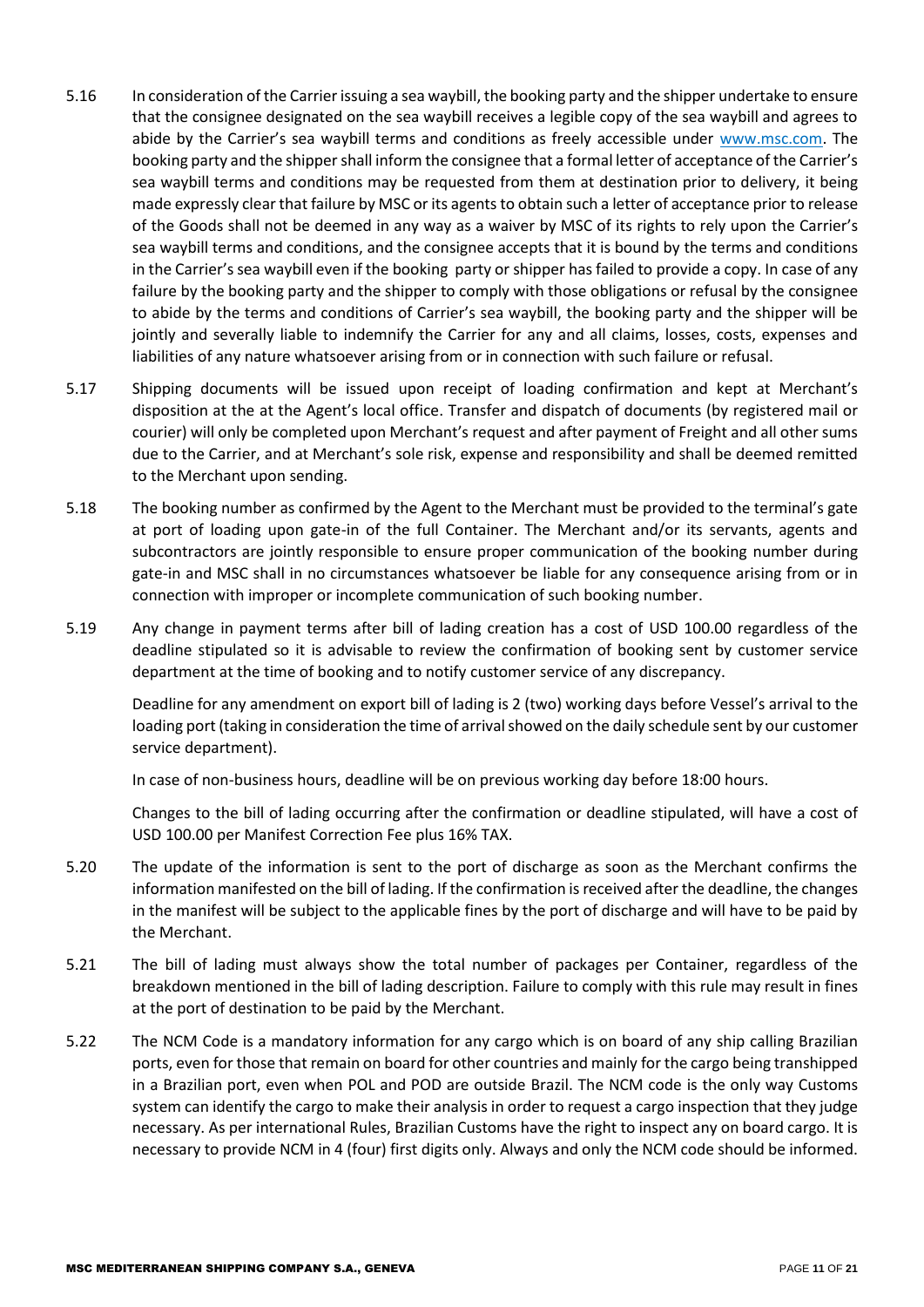- 5.23 CNPJ is the registration number (identification number) of a legal entity assigned to a company. This is mandatory for all companies inside Brazil to obtain such a number for their business (some similar numbers are used in US and EU TAX IDENTIFICATION NUMBER, VAT NUMBER for example).
- 5.24 Carrier's liability ceases after discharge of Goods into Customs custody and Carrier shall not be responsible for delivery of cargo without the presentation of the Original Bill of Lading, as per Brazilian Customs Regulations.
- 5.25 For personal Effects:
	- If our MSC master bill of lading is consigned to a NVOCC company/CNPJ, then the NVOCC will need to issue their own house bill of lading consigned to the person/CPF. In this case, the NVOCC will be responsible to clear and release the cargo to Customs/Local Authorities. CPF is the registration number required for all Brazilian Citizens (for individuals only).
	- If our MSC master bill of lading is directly consigned to a person/CPF, USD 3'000.00 need to apply as agreed. In this case, the person can; at their own choice; be responsible to clear and release the cargo before Customs/Local Authorities or they can contract a Customs Broker to do it on their behalf. (without MSC Involvement)
	- If the booking was requested and done by a Freight Forwarder which does not have a representative (NVOCC) in Brazil to appear as consignee in the master Bill of Lading, MSC will apply USD 3'000.00 as the Consignee will be considered as a person anyway.
	- Any amendment after deadline will need to be processed against a Correction Letter, which will incur extra costs (Customs Fine of BRL 5'000.00 and other extra costs) that should be paid by the Merchant.
	- All bills of lading need to be duly freighted.
	- For personal effects consigned to a citizen, our Customs demand the CPF number (BRAZILIAN PERSONAL NUMBER). If the Consignee does not have this number yet, its passport can be manifested and will be used to discharge the shipment only. However, the consignee will need the CPF number to enable the release of the cargo. We will then be able to present a process to the Customs changing SISCARGA system to read a CPF instead of the Passport. If this change occurs after our deadline, it will be subject to a custom's fine of BRL 5'000.00 + legalization costs in Mexico.
	- The deadline for any amendment on the bill of lading is 5 (five) days before Vessel's arrival at the first Brazilian port. If the cargo is apprehended by Customs due to any discrepancy value from BRL 50'000.00 up to BRL 80'000.00, fines may be applicable. Any Legalized Corrector is subject to a Customs' fine of BRL 5'000.00. After 90 (ninety) days, the cargo is considered as abandoned by Brazilian Customs. Personal effects must be documented separately from other commodities. Personal effects and other commodities like "CAR" must have separate bills. Brazilian Authorities do not accept any kind of "Correction Approval Stamp" or Electronic Signature/Stamped Signature. Brazilian Authorities request the real shipped on board date, it means a date between berth and departure of the vessel from POL (as manifested).
- 5.26 Update procedures for Paraguayan cargo in transit through Brazilian ports must be followed:

• The receiver must advise MSC Brazil and in this case Paranagua agent [\(imp.png@mscbr.com.br\)](mailto:imp.png@mscbr.com.br) about Paraguayan cargo in transit 72 hours prior Vessel's arrival at the very first Brazilian port in order to insert into Customs Authorities control system such information. The lack of such information will result in a penalty imposed by the customs authorities, presentation of a LOI and payment of BRL 5'260.00 for the manifest correction.

• Following documentation must be presented for the release: Original Bill of Lading + LOI for the empty container returning + power of attorney from the Paraguayan consignee to a Brazilian company which will be responsible for the cargo clearance for transportation (such power of attorney must be under Visa/signature/recognized/stamped) by the Brazilian Consulate at Paraguay.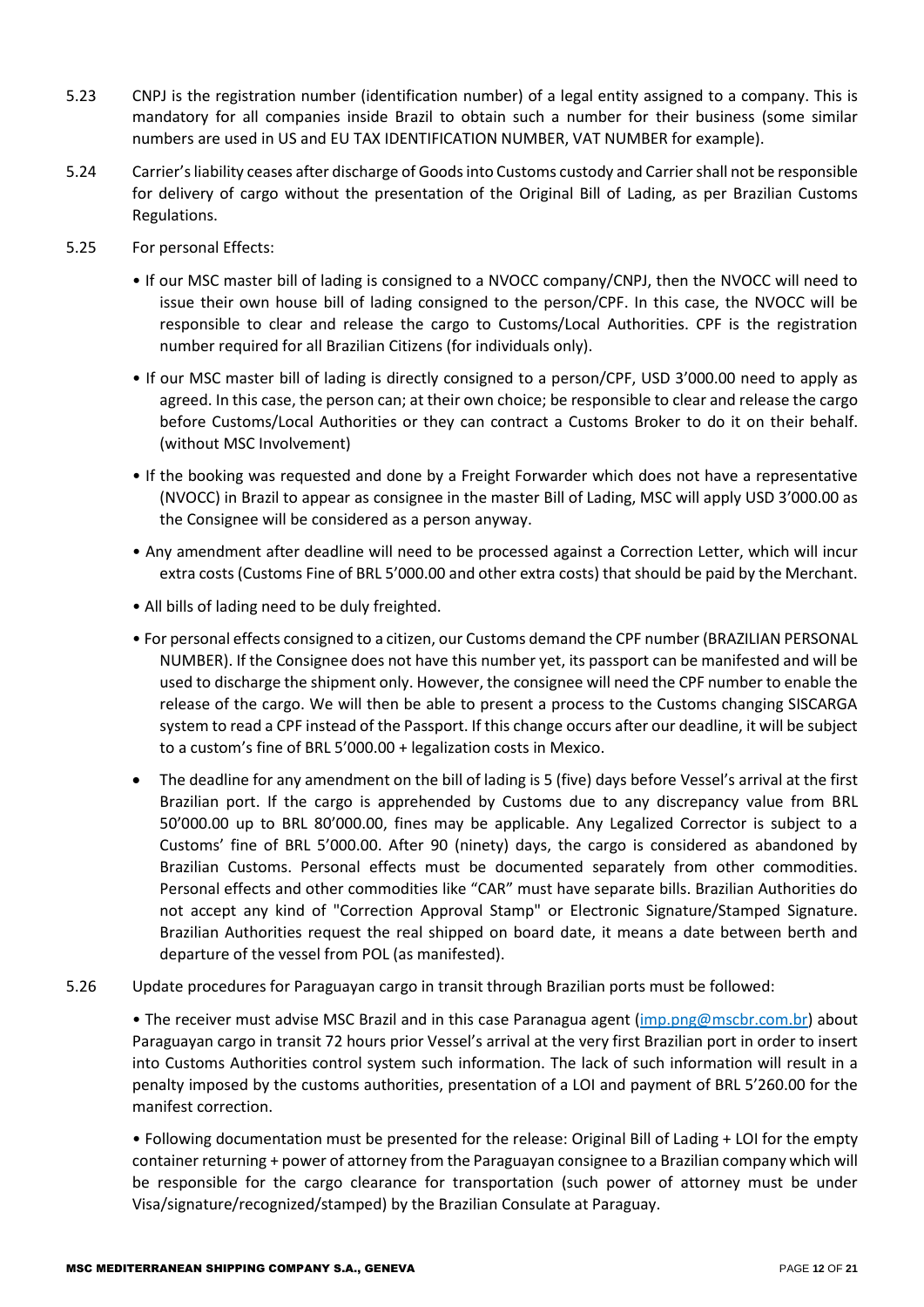### <span id="page-12-0"></span>6. GOODS WEIGHT DECLARATION AND VGM COMPLIANCE

6.1 The booking party and shipper must check and ensure that the actual payload per Container complies with all country-specific legal regulations or requirements, including but not limited to any inland transport regulations, at origin, at port of loading, in transit countries, at port of discharge, and at destination. They are expressly reminded that loading Goods in excess of the maximum payload of Containers is not permitted by law and this may result in severe injuries and casualties for which the Merchant will be held fully liable.

As per the Safety of Life at Sea (SOLAS) Convention, it is mandatory for shippers to verify weights of packed Containers, regardless of who packed the Container. The verification of actual Container weight must be performed onshore and must be confirmed to the Vessel operator and the port terminal facility prior to Verified Gross Mass (**VGM**) Cut-off date/time. Neither MSC nor its agents shall be responsible for any costs arising out of or related to the declaration of incorrect Container weights.

If the Merchant fails to comply with these provisions the Carrier reserves its right to deal with such Goods as it sees fit, including but not limited to not loading the Goods, stopping Goods in transit, discharging at the next port and/or repacking them and levying extra charges, and the Merchant is strictly liable to indemnify the Carrier for all costs, losses, delays, damages, fines, increased charges and any other consequences whatsoever arising from the shipment of overloaded Containers.

- 6.2 All VGM declarations must be submitted to MSC prior to the VGM Cut-off date/time, failing which Containers may not be planned on the scheduled Vessel. All costs, and consequences for any delay in submitting VGM declarations, non-submission of VGM declarations and/or for any noncompliance with VGM statutory guidelines shall be for the Merchant's account. MSC does not permit its Containers to be used in any manner whatsoever to lift, load, move or carry Goods that:
	- are wrongly declared, or
	- weight in excess of the declared VGM or commercial / manifest weight declared, or
	- weight in excess of the payload of the equipment.
- 6.3 Should MSC be made aware, prior to or during carriage, that its Containers have been used in breach of any of the above prohibitions, the Container(s) concerned may be refused for loading, kept onboard for return to origin, discharged at the next convenient port and/or corrective measures such as, but not limited to, restuffing into other Containers. All such steps may be taken in MSC's sole discretion and shall be done at the Merchant's sole risks and expense, including but not limited to additional Freight.
- 6.4 The Merchant shall be liable to MSC and its agents for all losses, claims, fines, demands, suits and actions of any kind whatsoever including in respect of death and personal injury, legal and court expenses, whether directly or indirectly resulting from or connected to such unauthorized use of the MSC's Containers.
- 6.5 Any extra work generated due to a breach of any of the above prohibitions shall give rise to an ad hoc surcharge and MSC reserves it rights to exercise a lien over the infringing Goods and/or any other Goods carried on behalf of the Merchant until the costs due to MSC, including the surcharge and any costs incurred in exercising the lien, have been fully paid.
- 6.6 The above applies mutatis mutandis to Merchant's owned or operated Containers or equipment tendered to the Carrier for shipment.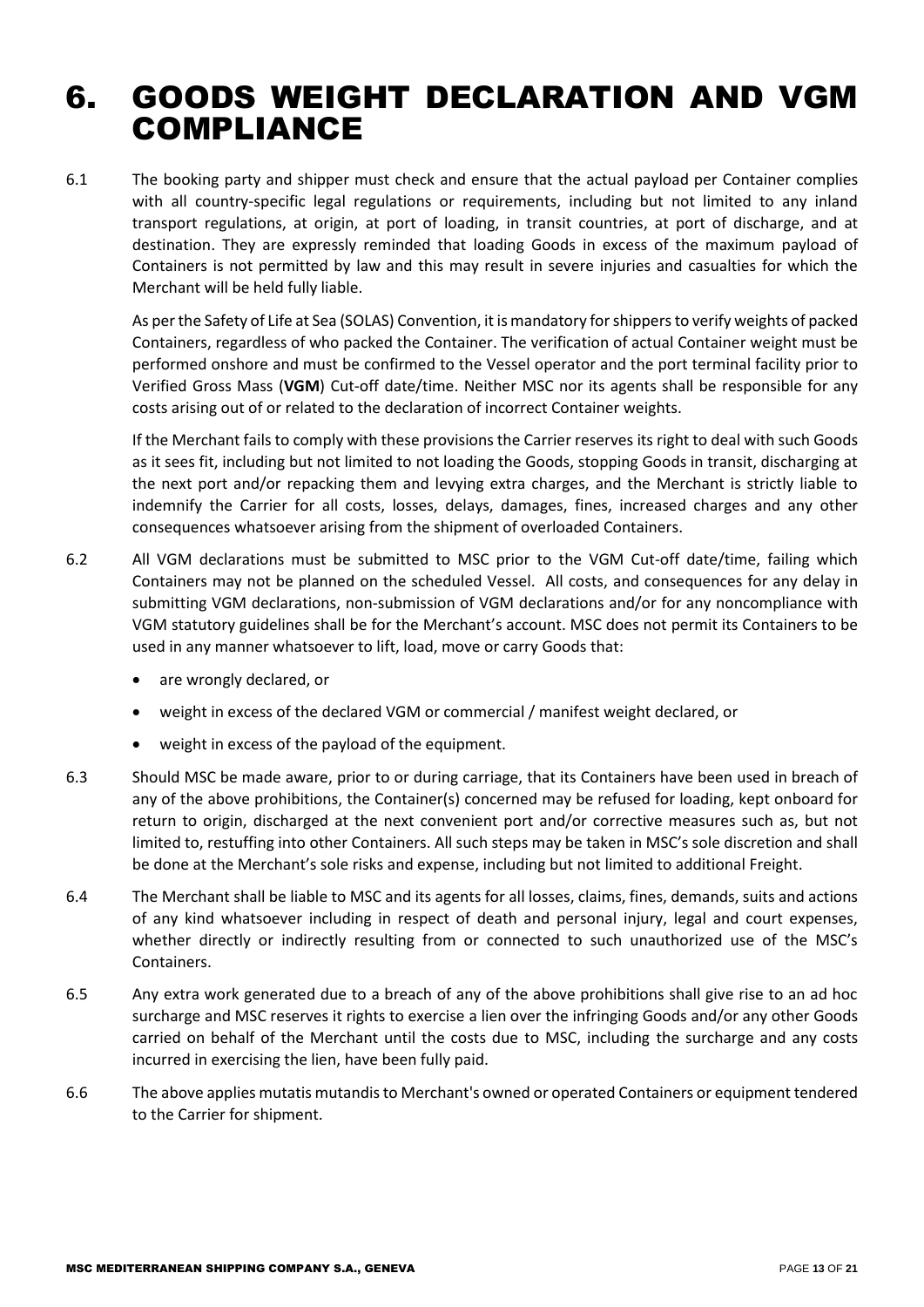## <span id="page-13-0"></span>7. MILITARY AND/OR PARA-MILITARY CARGO

- 7.1 For any intended booking regarding the shipment of military and/or para-military cargo (defined in the broadest sense as cargo which has or might have a military purpose and/or cargo that is or might be destined to or originating from military or para-military authorities or their suppliers, including so-called dual-use cargo), it is mandatory to submit the following documents to MSC prior to any possible acceptance of such booking: packing list, commercial invoice, HS codes consisting of minimum 6 (six) digits, full details of the manufacturer and end user of such cargo, copy of the import license and/or export license of the importer/ exporter of such cargo, final destination of the Goods.
- 7.2 In any case no booking of military / para-military cargo can be accepted without MSC having received the prior approval from the relevant authorities. Furthermore, the compliance policy requirements of MSC must be adhered to.
- 7.3 Any quotation obtained on the basis of incomplete or inaccurate information as to the nature or value of the cargo shall not be binding on MSC and/ or shall be considered a material breach of contract, entitling MSC to suspend, modify or cancel the transportation at the Merchant´s sole risk and expenses, and without prejudice to any other remedy available to the Carrier.

## <span id="page-13-1"></span>8. HAZARDOUS GOODS AND IMDG CARGO

- 8.1 The Merchant and all its subcontractors engaged in the transport of hazardous Goods and IMDG Cargo intended to be transported by sea must have been trained in the contents of hazardous Goods and IMDG Cargo provisions, commensurate with itsresponsibilities, and must comply with all provisions of the IMDG Code and its amendments.
- 8.2 The Merchant is responsible to ensure that relevant IMO labels are affixed on the Containers carrying hazardous Goods and IMDG Cargo in such a manner that they are visible to all and stay intact and in place from the moment the Container leaves the place of stuffing and until Container is physically delivered to the final receiver. The Merchant shall be liable for any subsequent liabilities, costs or consequences arising out of a breach of the above responsibility.
- 8.3 Hazardous Goods and IMDG Cargo bookings are only accepted together with a dangerous goods declaration (DGD).
- 8.4 The signed "Container Packing Certificate" needs to be presented at the latest 48 hours prior to the export Cut-off date/time at terminal.
- 8.5 Even if a hazardous Goods and IMDG Cargo booking is accepted by MSC in the first instance, MSC reserves its right to reject the shipment in the Vessel's Master discretion.
- 8.6 The booking party and shipper are responsible to enquire with MSC or its agents as to the Cut-off date/time applicable to hazardous Goods and IMDG Cargo containers and its documentation.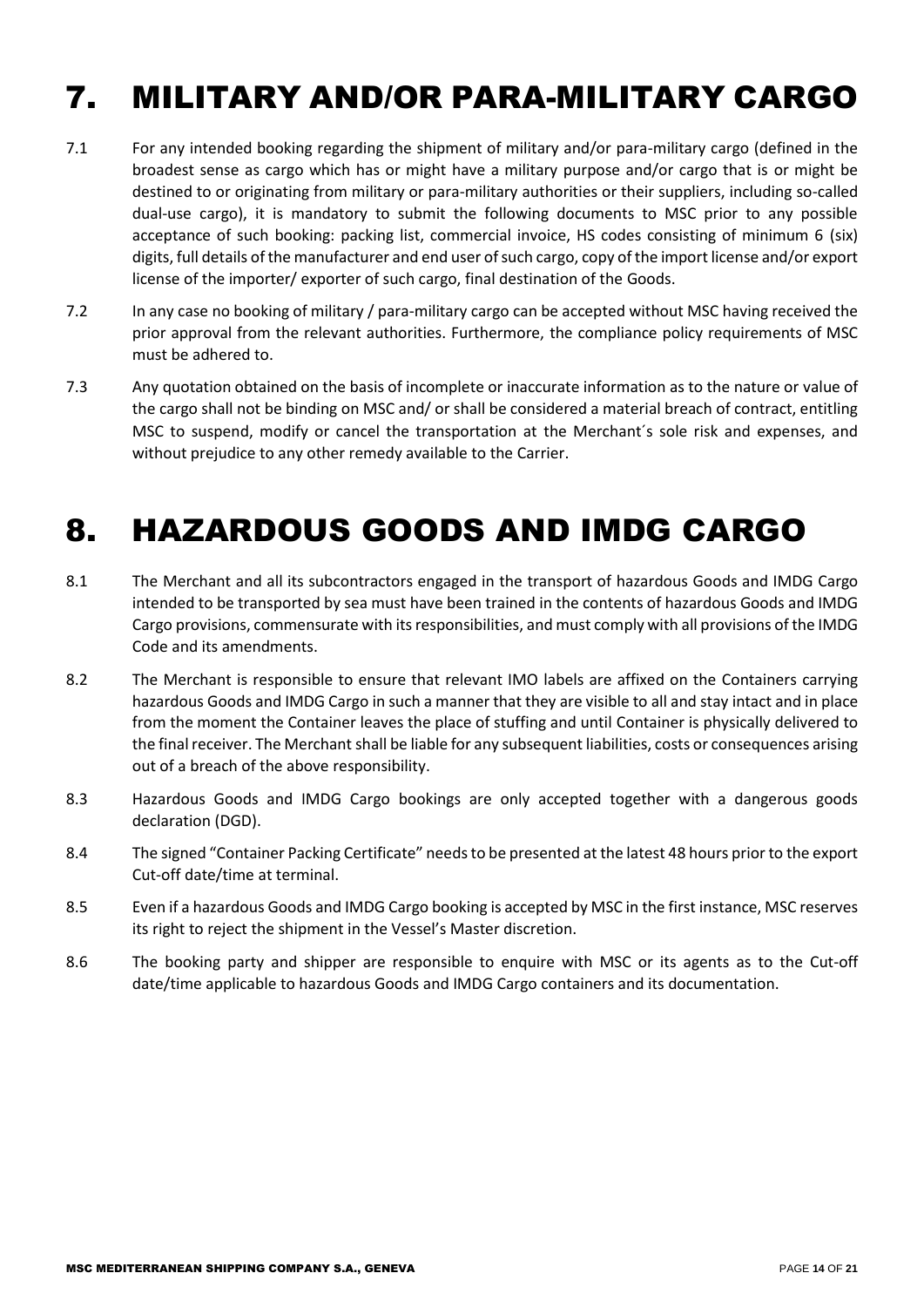## <span id="page-14-0"></span>9. WASTE AND SCRAP CARGO

- 9.1 The Merchant is responsible to ensure that each booking and shipment of waste and/or scrap cargo is properly and fully declared to MSC and all applicable authorities, and that the shipment complies with all laws and regulations applicable to the shipment throughout its entire carriage. This obligation includes but is not limited to, compliance with all laws and regulations applicable to shipments of waste and/or scrap cargo, as may be amended from time to time, including but not limited to local law and customs regulations in the Agent's jurisdiction on the shipment of waste, EU Regulation 1013/2006 of 14th June 2006 on shipment of waste as amended from time to time, the 1989 Basel convention on the Control of Transboundary Movements of Hazardous Wastes and Their Disposals, and any subsequent regulation of similar scope.
- 9.2 Any wrong declaration or missing documentation will result in a mis- or improper declaration fee of USD 1'000.00 (one thousand US Dollars) per Container being levied by the Carrier and this is payable within 14 days of MSC's written demand. This mis- or improper declaration fee shall be payable to MSC irrespective of whether the Merchant becomes liable to pay an administrative fine imposed by authorities. The Merchant is also obliged to indemnify MSC in respect of any liability that MSC or its agents may incur due to the mis- or improper declaration, and the Merchant is not permitted to off-set such a claim by reference to the mis- or improper declaration fee that it has paid or should pay.

#### <span id="page-14-1"></span>10. REEFER AND TEMPERATURE-CONTROLLED GOODS

- 10.1 A special reefer booking form shall be provided duly filled out for each reefer booking request, a template being available upon request at the Agent's export desk.
- 10.2 The Merchant is solely responsible for ensuring that the Container temperature is set at the required carrying temperature, and that the ventilation and humidity control, if such a setting facility exists, are properly set prior to stuffing of the Goods. The Merchant's use of the Container shall be prima facie evidence of its being sound and suitable for use. MSC or its agents shall not be held liable for damages generated by hot stuffing or wrong pre-settings.
- 10.3 For reefer shipments, the Merchant is responsible for ensuring that the setting parameters (including temperature, humidity and ventilation) given to the Carrier in the corresponding booking form match the shipping instructions. Any consequence arising from any discrepancy and/ or inconsistency in declarations will be the sole responsibility of the Merchant, and the Carrier will be under no liability whatsoever in that regard.
- 10.4 The maximum load line appearing on the reefer Container panels shall not be exceeded under any circumstance, as this would impair the correct circulation of the cooling air. Neither MSC nor its agents shall accept any liability due to a breach of this term.
- 10.5 The Merchant must take note that refrigerated Containers are not designed:
	- To cool or freeze Goods which have been loaded into a Container at a temperature higher than their designated carrying temperature. The Carrier shall not be responsible for the consequences of the Goods being loaded at a higher temperature than that required for the carriage; nor
	- to monitor and control humidity levels, even if a setting facility exists, and because humidity is influenced by many external factors the Carrier does not guarantee and is not responsible for the maintenance of any intended level of humidity inside any Container.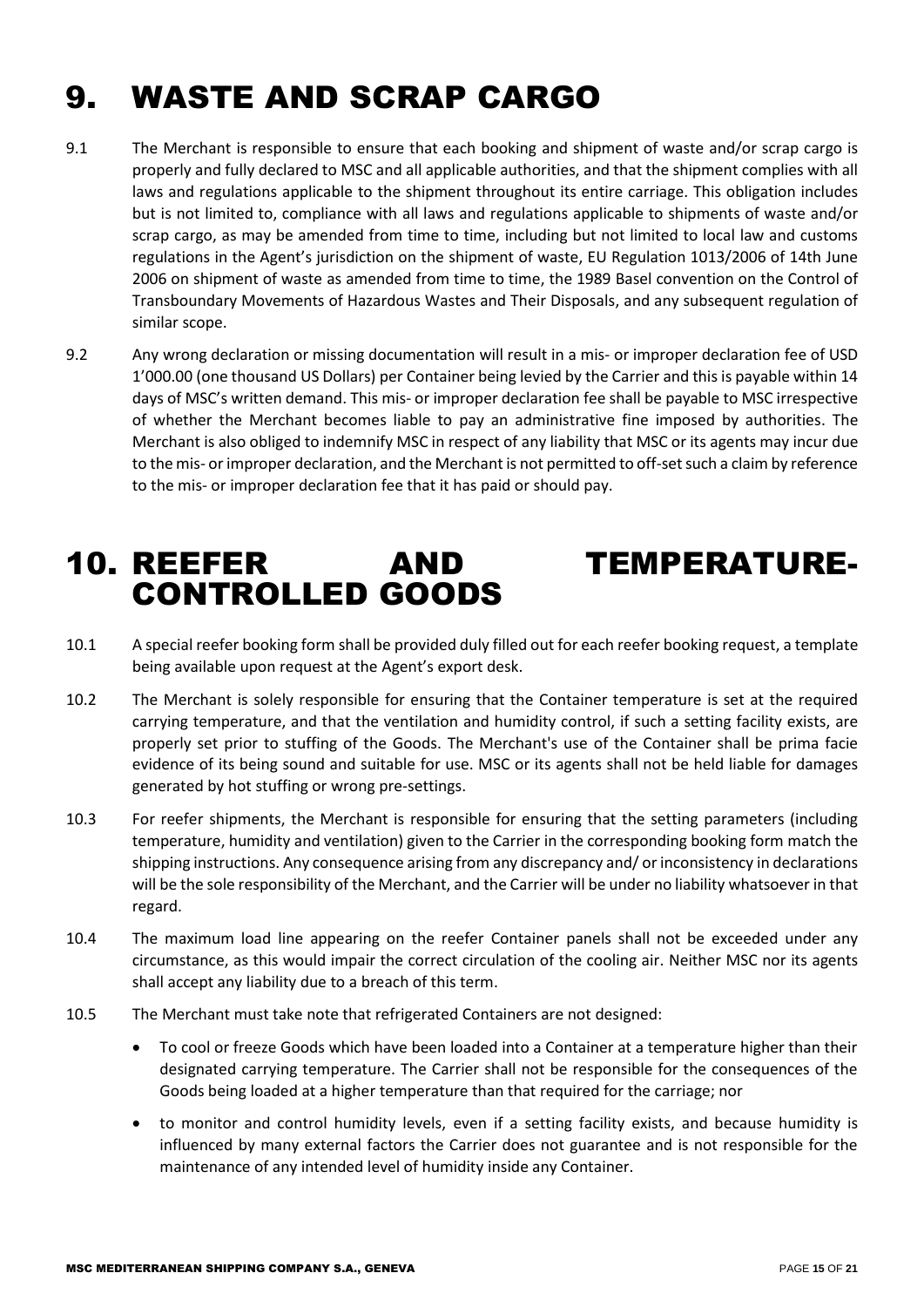### <span id="page-15-0"></span>11. RO-RO TRANSPORTATION AND CARRIAGE OF VEHICLES

Should the Merchant request MSC to transport vehicle(s) or any similar cargo, the following conditions shall apply:

- 11.1 MSC shall not be responsible for:
	- scratches, dents, bumps, rusty spots, damaged upholstery fittings and/or engine/mechanical malfunctions/breakdowns on used/second-hand Goods nor for any consequence whatsoever resulting therefrom.
	- pilferage and/or damage to personal effects and accessories, equipment, removable fittings, cargo and/or other possessions left onto or inside the Goods carried.
- 11.2 The Merchant warrants that the vehicle(s) or any similar cargo shipped under the bill of lading / sea waybill, including anything left onto/inside it, are gas free and do not contain used refrigerators, freezers or air-conditioning equipment and cannot be considered toxic or harmful/hazardous waste or any other prohibited Goods banned for import or export under the legislation applicable at the country of the port of loading and/or the port of discharge.
- 11.3 The Merchant agrees to be fully responsible for and to indemnify and hold MSC harmless against any inaccuracy in the Goods details such as, but not limited to, chassis/VIN number, age, weight, measure, marks, number, quality, contents etc. furnished at the time of booking to MSC.

#### <span id="page-15-1"></span>12. EXPORT AND IMPORT LOCAL CHARGES (STORAGE / DEMURRAGE / DETENTIONS / ETC)

12.1 The Merchant is required to check the applicable export and import local charges to be paid by contacting directly the local Agent or by going to [www.msc.com,](http://www.msc.com/) visiting the MSC Agent country guides' page.

## <span id="page-15-2"></span>13. IMPORT BOOKINGS

- 13.1 The provisions set out in these Agency T&Cs apply mutatis mutandis to import bookings as well as the export bookings.
- 13.2 In addition to the above, the following form / list must be properly filled out with all corresponding information and provided to MSC or its agents for any / all import bookings:
	- Client reference (if any)
	- Pre-carriage (if any)
	- POL
	- POD
	- On carriage (if any)
	- Volume
	- Commodity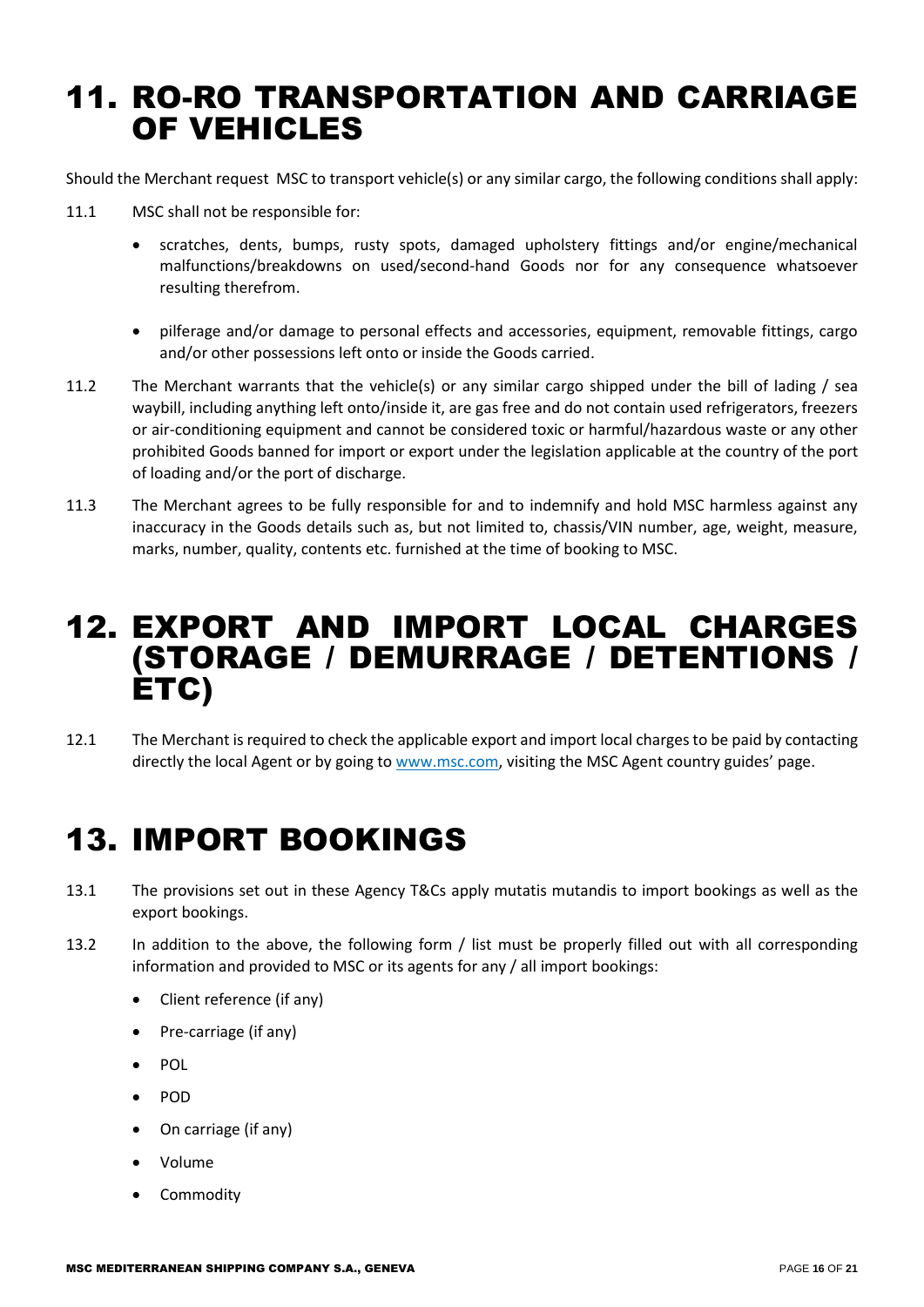- Shipper
- Freight Forwarder (for export from USA only)
- Origin (for export from USA only)
- Consignee
- Notify
- Notify 2 (if any)
- Rate reference
- Agreed Ocean/Sea-freight
- Ocean/Sea-freight payable at
- D-THC and local charges payable at
- Type of carriage document (if a choice is allowed by MSC)
- Estimated time of shipment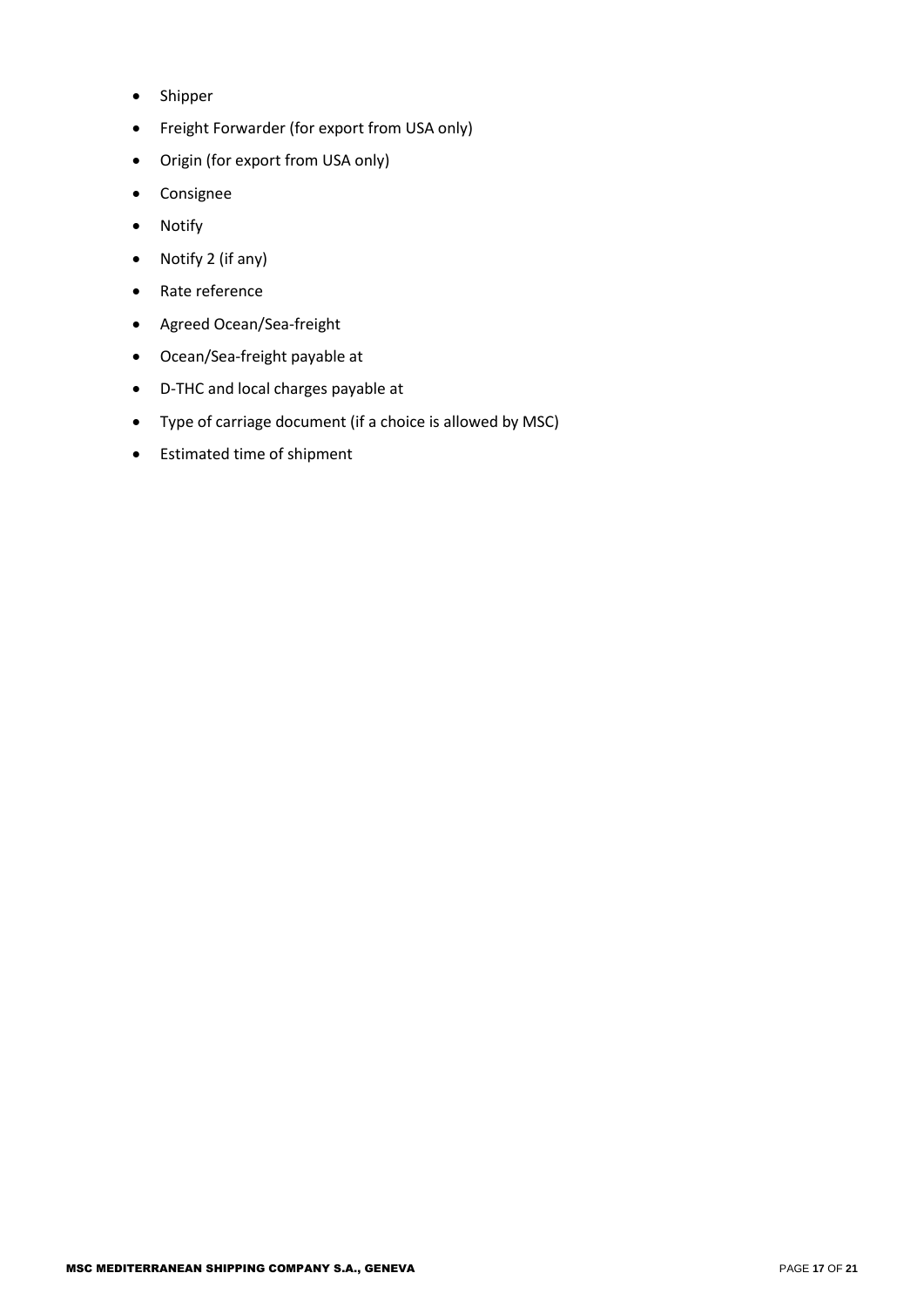#### <span id="page-17-0"></span>14. INLAND FORWARDING SERVICES PROVIDED OUTSIDE THE SCOPE OF MSC'S BILL OF LADING OR SEAWAYBILL

- 14.1 Insofar as an MSC agent agrees to procure, in addition to the voyage expressly covered by the Carrier's bill of lading / sea waybill (or in cases where no transport documents have been issued, by the Carrier's initial freight quotation or booking confirmation), inland forwarding services including but not limited to the procurement of pre- or on-carriage, then that agreement dealing with inland forwarding services (but not the port to port / ocean carriage) will be between the MSC Agent and the Merchant directly. The Carrier shall in no circumstances whatsoever be considered as a party of such agreement.
- 14.2 Under this inland forwarding services agreement, the Merchant is obliged upon placing of the order to explicitly draw the MSC agent attention to the cargo value, if such value exceeds USD200'000.00 (two hundred thousand US dollars), in order to give MSC Agent the opportunity, without any obligation on MSC's part, to propose appropriate safety measures during the respective carriage and to explain the costs of these measures. Any such forwarding services are provided on terms as proposed by MSC's Agent.

#### <span id="page-17-1"></span>15. IMPORT REQUIREMENTS FOR RELEASE OF GOODS

- 15.1 Goods / Container(s) will not be authorized for release until all outstanding Freight and charges as well as any costs accrued in connection with the transportation of such Goods (including but not limited to costs of inspection in transit or the consequence thereof and local charges) are fully paid to the Carrier or its agents. Delivery of the Goods before such payment shall not be deemed as a waiver of such costs whatsoever and MSC shall remain entitled to claim all sums owed in full.
- 15.2 By surrendering of the original bill of lading, the Consignee confirms its acceptance of the Carrier's bill of lading terms and conditions and might be required to sign the bill of lading's back.
- 15.3 In case the bill of lading is issued "to order" or "to order of" a named consignee, a readable and complete chain of endorsements is necessary to proceed with the release.
- 15.4 When a telex release is requested, the consignee shall also confirm in writing its acceptance of the Carrier's bill of lading terms and conditions before MSC is obliged to release the Goods.
- 15.5 When a sea waybill (sometimes referred as an "express bill of lading" or "express release bill") has been issued, Goods/Container(s) will not be authorized for release until the consignee has signed a letter as per MSC's standard wordings which acknowledges consignee's acceptance of the Carrier's sea waybill terms and conditions, including the law and jurisdiction clause. A sample letter is available at [www.msc.com.](http://www.msc.com/)
- 15.6 Before the Merchant sends a truck to collect a Container, the Merchant shall contact the terminal interchange to check the Container's availability in respect of release and/or transportability. MSC and its agents shall not entertain any claim for waiting time or additional trucking costs if the Merchant fails to take this step and act accordingly.
- 15.7 In case of Inland Transport from the port of discharge, the Merchant's delivery instruction, together with all required documents, must reach the Agent at least 4 (four) working days prior to the estimated time of arrival (**ETA**) of the Vessel at the port of discharge. Failure by the Merchant to comply with this obligation may result in the Carrier or its agent incurring additional costs, such as but not limited to extra storage, monitoring and plugging costs and/or detention and demurrages, which will be for sole account of the Merchant, and neither MSC nor its agents shall be held liable for any delay and/or additional costs caused by a breach of such obligation.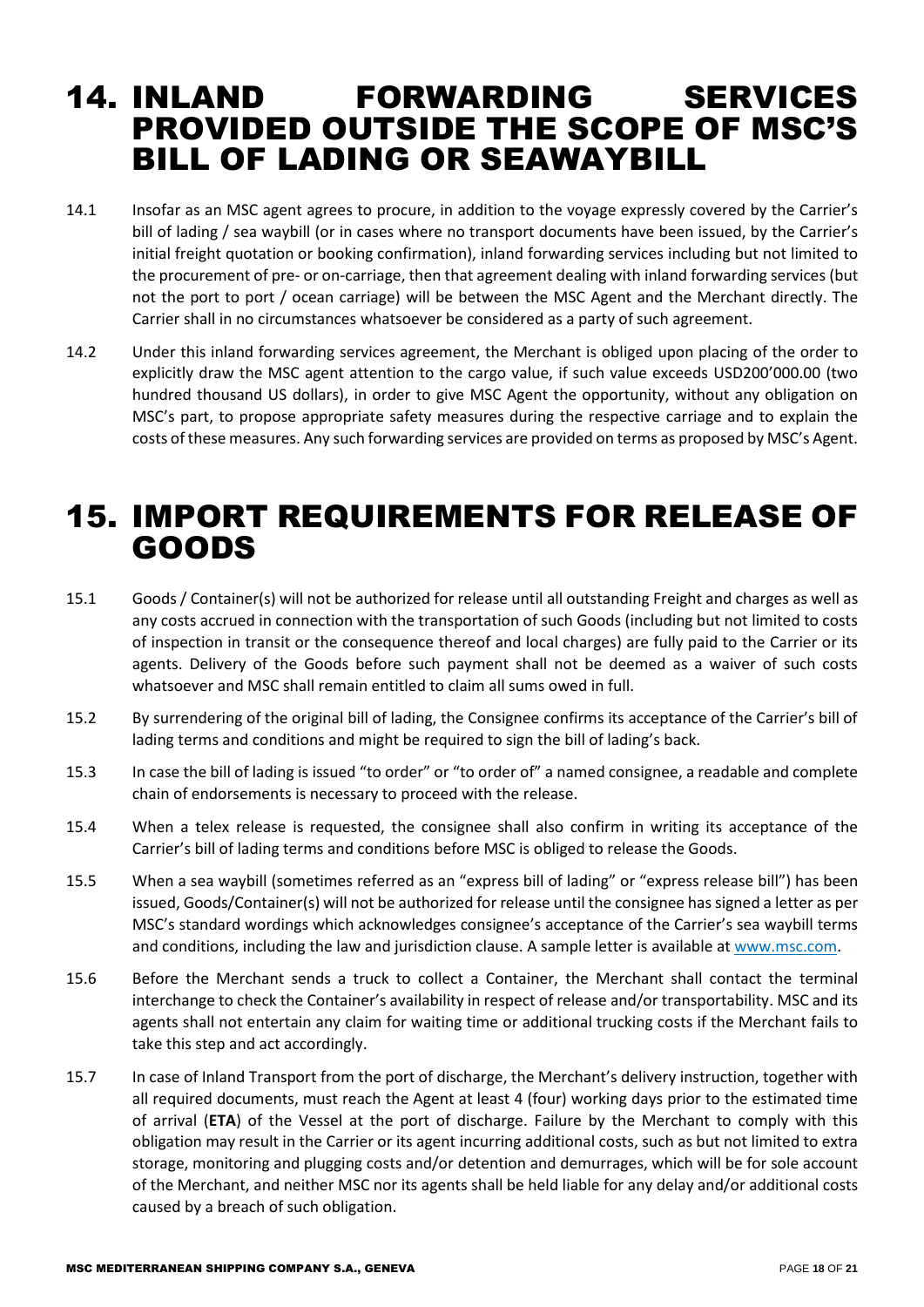- 15.8 All Freight and local charges must be paid without deduction or set-off prior the release of Goods. Delivery of Goods should not be considered as a waiver whatsoever of these Freight and charges.
- 15.9 Delivery
	- 1. Delivery of the Goods is always subject to the Carrier's applicable Tariff referred to in Clause 3 of terms and conditions of the MSC bill of lading and/or sea waybill.
	- 2. Should the Merchant fail to take delivery of the Goods within 10 (ten) days from the date of discharge or alternative terms of delivery defined in the Carrier's applicable Tariff, such delay shall be deemed as unreasonable for the purpose of clause 20 of the Carrier's sea waybill / bill of lading terms and conditions, and the Carrier shall not thereafter have any further responsibilities or liability in respect of these Goods, even if such loss or damage is caused by negligence on the part of the Carrier.
	- 3. Notwithstanding the above, the Carrier shall be entitled, without notice, to unpack the Goods and/or to store the Goods ashore, afloat, in the open or under cover, at the sole and entire risk of the Merchant and such storage shall constitute due delivery and the costs of such storage (if paid or payable by the Carrier or any agent or sub-contractor of the Carrier) shall forthwith upon demand be paid by the Merchant to the Carrier.
	- 4. If, whether by act or omission, the Merchant directly or indirectly prevents, delay or hinder the discharge or the delivery of the Goods, any costs, expenses or liability that results shall be for the Merchant's sole account.
	- 5. Paperless delivery order The Merchant expressly agrees that in the context of any MSC contract of carriage, a delivery order shall include and may be validly established by any means, whether in electronic form or not and/ or whether nominal or not and/or whether revocable or not, authorizing the Merchant or its agents to take delivery of the goods. The Merchant shall keep the Carrier fully indemnified and hold the Carrier harmless against any loss, claim, damage, or expense of whatsoever nature arising out of or in connection with the loss, misplacement or misappropriation of such a delivery order or any of the information contained in it, after the same is issued or communicated to the Merchant.
- 15.10 The empty Container must be returned to the Container depot designated by MSC in a clean, undamaged condition and completely free of Goods, and any residues of Goods, and any residues from chemicals used to clean the Container, with fumigation labels and all other labels relating to Goods removed. Failure to comply with this requirement may result in additional costs for account of the Merchant.

## <span id="page-18-0"></span>16. EQUIPMENT RE- USE

- 16.1 Equipment re-use occurs whenever an empty Container is re-used for a new shipment by the Merchant without first being returned to an MSC nominated Container depot for inspection and maintenance. Such equipment re-use must be authorised by MSC in advance and a status changeover date ending the import demurrage period will be agreed. The Merchant agrees to be charged with a re-use fee as set out in the Carrier's applicable Tariff.
- 16.2 Equipment re-use is tolerated for the sole benefit and convenience of the Merchant, who shall accordingly bear any and all risks associated with the re-use and shall keep the Carrier and its agents fully indemnified (including reasonable legal expenses) against any claim that is raised by any party caused by the re-use of the Container. The Merchant shall inspect the Container (internally & externally) for suitability and bear any expense (including without limitation, re-positioning of the re-used unit to a MSC depot and delivery costs of a replacement Container) in the event the Container is not fit for the intended carriage.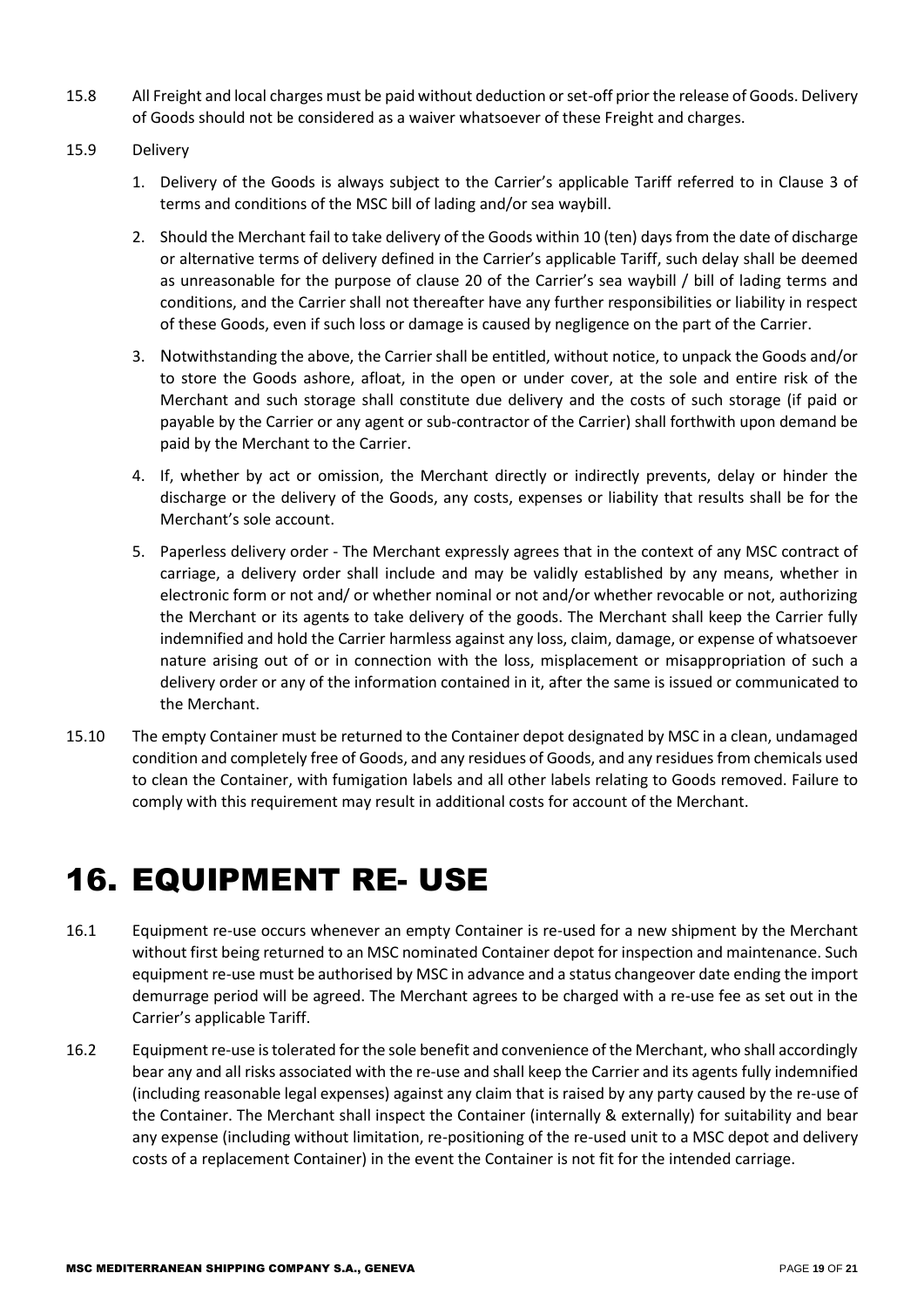## <span id="page-19-0"></span>17. LEGAL ADMINISTRATION FEE

17.1 MSC or its agents shall charge the Merchant a Legal Administration Fee (**LAF**) covering the extra coordination / organization work, and subsequent follow-up necessitated by any situation of damage or risk of damage to the Goods, Container, crew, Vessel and/or any third parties' property caused or generated by the Merchant's negligence, fault or misconduct. This fee will be charged in addition to any cost actually incurred by MSC as the result of the situation itself and steps taken to remedy the problem. The amounts that MSC will be entitled to charge are:

| $\bullet$ | For cost up to USD 500.00 (five hundred US Dollars):                                                   | USD 40.00 per Container  |
|-----------|--------------------------------------------------------------------------------------------------------|--------------------------|
| $\bullet$ | For cost between USD 500.00 (five hundred US Dollars)<br>and USD 1'000.00 (one thousand US Dollars):   | USD 80.00 per Container  |
| $\bullet$ | For cost between USD 1'000.00 (one thousand US Dollars)<br>and USD 2'000.00 (two thousand US Dollars): | USD 140.00 per Container |
|           | For cost over USD 2'000.00 (two thousand US Dollars):                                                  | USD 200.00 per Container |

- 17.2 The Carrier and its agents are authorized to charge the LAF in any other legal currency that is legal tender in the place where the Carrier is seeking to enforce this claim. Payment is due in 14 days from MSC's invoice.
- 17.3 The number of Containerstaken into consideration for invoicing will be the number of Containers involved in the incident / casualty, and not the total number of Containers listed on the Bill(s) of Lading or Sea Waybill.
- 17.4 The costs referred to in clause 17.1 consist of repair costs and extra handling costs as charged to MSC or its agents, including all taxes and charges.

## <span id="page-19-1"></span>18. NOTICE OF CLAIMS AND TIME BAR

- 18.1 The Merchant acknowledges and agrees that pursuant to clause 10.1 of the Carrier's Terms and Conditions, notices of loss or damage shall be given in writing to the Carrier or its Agent at the Port of Discharge before or at the time of Delivery. If loss or damage is not apparent before or at the time of delivery, notice must be given within 3 (three) days of delivery.
- 18.2 The Merchant acknowledges and agrees that pursuant to clause 10.2 of the Carrier's Terms and Conditions in any event, for claims during the Port-to-Port carriage, the Carrier shall be discharged of all liability if suit is not commenced within 1 (one) year after delivery of the Goods or the date that the Goods should have been delivered. For claims related to loss during the Inland Transport, the shorter of 9 (nine) months, or any time limit provided by any national Law, Regulation or Contract by virtue of clause 5.2.2(a) or (b) of the Carrier's Terms and Conditions, shall apply.
- 18.3 In any case of claim due to robbery or damage to the cargo during Rail Service, it is necessary to disclose the ACTA OF CONFRONTA in Original Document provided by our service provider to the Merchant. If CONFRONTA offered by our service provider is not accepted and performed by Merchant, this will lead to Provider's rejection to MSC right to claim thereto shall constitute an absolute waiver and abandonment by the Merchant to the Carrier of any claim whatsoever relating to the Goods or the carriage thereof.